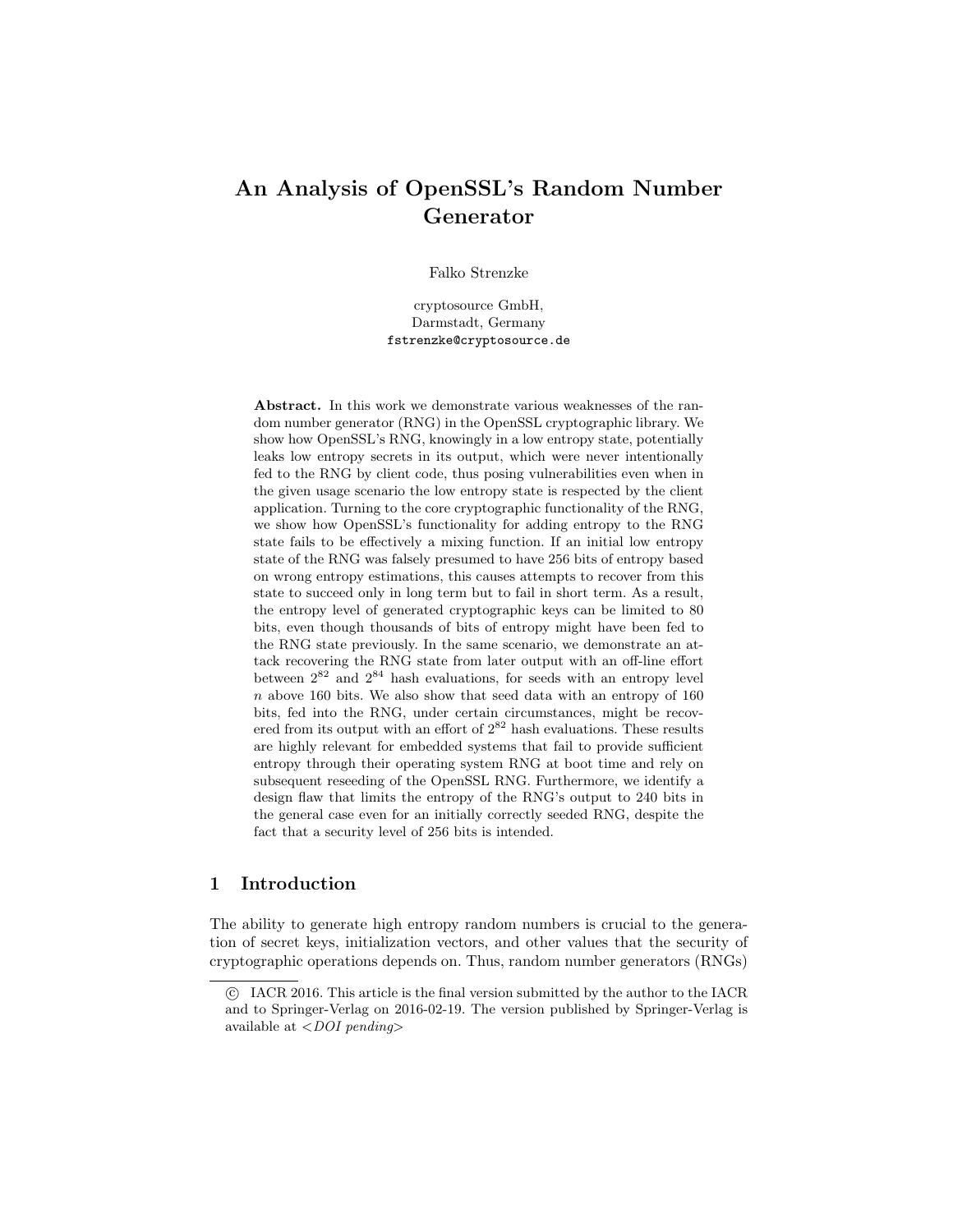are the backbone of basically any cryptographic architecture. Numerous works have already dealt with the security of RNGs of operating systems [\[1\]](#page-24-0), [\[2\]](#page-24-1), [\[3\]](#page-24-2), [\[4\]](#page-24-3). In [\[5\]](#page-24-4), the predictability of OpenSSL's [\[6\]](#page-24-5) RNG on the Android [\[7\]](#page-24-6) operating system is investigated. That work reveals the problem of a too low entropy level of the OpenSSL RNG output as a consequence of its weak seeding through the operating system entropy sources at boot time.

In contrast, in the present work, we analyse the security features of the Open-SSL RNG itself. Specifically, we analyse the behaviour of the RNG in high and low entropy states. In a low entropy state, i.e. before the RNG has been properly seeded, we certainly know it to be unable to produce cryptographically secure random numbers – but we also expect it not to do any damage if we respect this condition by refraining from using it in cryptographic algorithms. Furthermore, in such a situation, we expect the RNG to produce cryptographically strong output after it has been reseeded with fresh high entropy seed data. As we shall see, neither property is fulfilled by the OpenSSL RNG.

We wish to point out that we are not addressing the RNG recovery problem by continuous entropy collection, which is for instance the subject of [\[8\]](#page-24-7). The OpenSSL RNG does not even attempt this, but solely relies on reseeding by the client application. The problems discussed here are in the context of the explicit invocation of these methods for reseeding the RNG from the client application.

As a very fundamental result, we prove that even when seeded initially with a 256 bit entropy seed, the RNG output may only have an entropy level of 240 bits for up to several hundreds of output bytes. The remainder of our findings is concerned with the behaviour of the RNG when it is initially in a low entropy level. We show that in this state, various functions of OpenSSL silently feed data to the RNG that is potentially secret and of low entropy. As a consequence, the RNG's function for outputting low entropy random numbers, which is available before the complete seeding of the RNG, is prone to leak these low entropy secrets. The potentially leaked values we have identified are keys of weak ciphers such as DES and the previous contents of buffers overwritten with random bytes. The latter is problematic in that wiping secret data by overwriting them with (pseudo) random data is an established practice.

Furthermore, we analyse the recovery ability of the RNG from a low entropy state. There are two scenarios in which this becomes relevant: first, the RNG might falsely presume a high entropy state based on false entropy estimations by the client application feeding it with seed data, or during the automatic seeding from the operating system RNG, which OpenSSL performs for instance on Linux systems. This makes our findings relevant for embedded system that feature only a small entropy level in their operating system RNG at boot time, for instance if they rely on reseeding the OpenSSL RNG by using a seed-file after the initial automatic seed from the operating system RNG. The second scenario is that though the RNG was seeded with correctly estimated high entropy data, its current state is revealed to an attacker through a break-in into the system. The latter scenario mainly applies to standard platforms such as servers or personal computers. In either scenario, it is vital that through the addition of further high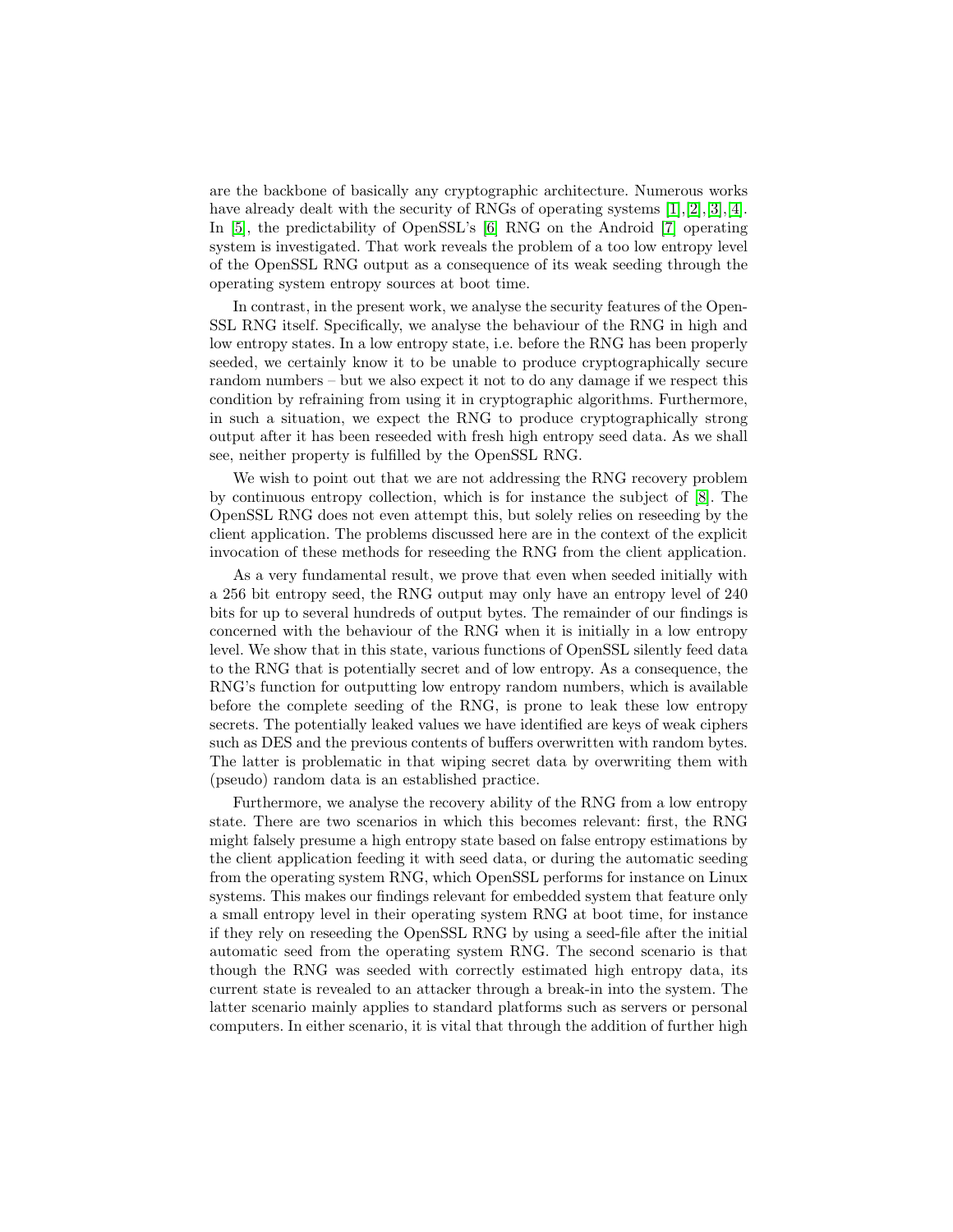entropy seeding data to the RNG state an immediate recovery is possible in the sense that subsequently generated output will also be of high entropy. We find that this recovery essentially fails: when the RNG is in a state with low entropy level close or equal to zero, we show that despite the feeding of a arbitrarily high amount of entropy to the RNG, various attacks are possible that allow to predict previous and future output of the RNG with a computational effort of around  $2^{80}$  hash evaluations.

The adversarial model underlying all the weaknesses presented in this work is that of a passive adversary who receives output from the attacked RNG and wishes to predict previous or future RNG output, or in some cases even the seed values. Most of the weaknesses identified in this work, in order to be actually exploited, demand a computational effort beyond what is believed be practical today even for computationally strong adversaries but might easily become feasible within a decade. Due to the entirely passive nature of the attacks, it would be possible for an adversary to record the RNG output and carry out the computational part of the attack at a later point in time when he has gained sufficient computational power.

All our results are based on the analysis of OpenSSL version 1.0.2a, but to the best of our knowledge apply to all versions, as the RNG is legacy feature of the library.

# <span id="page-2-0"></span>2 API, Life Cycle of OpenSSL's RNG, and the Associated Vulnerabilities

In this section we describe the RNG's API functions that are relevant to our analysis and how they relate to its life cycle states. The purpose of this description is to give a high level understanding of RNG's operation as it is necessary to understand the low entropy secret leakage issues discussed in Section [3](#page-4-0) and introduce our formal life cycle states that are relevant for the remaining issues. Furthermore, we give an overview of the vulnerabilities presented in this work and relate them to the respective life cycle states where they are manifest. The core cryptographic operation of the RNG will be introduced later in Section [4.](#page-8-0)

The implementation of the RNG is found in the file  $md\_rand.c$ . It defines the default RNG to be used in OpenSSL, though in principle the framework allows for switching to different RNG implementations provided by the user. As any purely software-based RNG it is based on a pseudo random number generator (PRNG). The API of functions related to OpenSSL's RNG are described in the respective manual page [\[9\]](#page-24-8). The functions relevant to our problem domain are described in the following.

void RAND\_add(const void \*buf, int num, double entropy) "adds" the entropy contained in buf of length num to the RNG's internal state, where entropy shall be an estimate of the actual entropy contained in buf. The newly fed data modifies the RNG's state such that any subsequently generated

random output will be affected by it. In this work we show that the claimed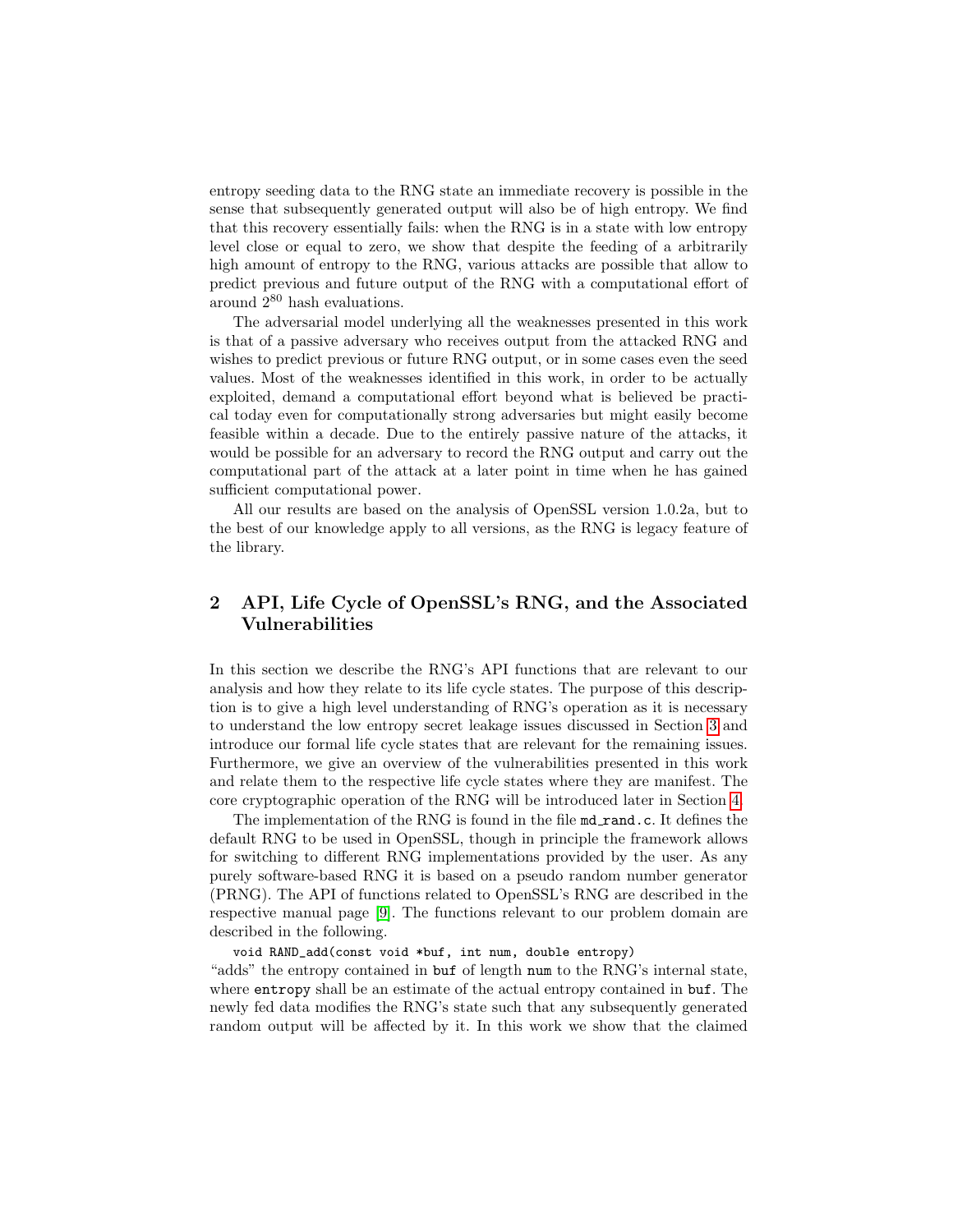"addition" of entropy suffers from a severe weakness. However, for the issue of low entropy secret leakage, this feature is irrelevant.

void RAND\_seed(const void \*buf, int num) is a wrapper for RAND add. It calls that function with entropy  $=$  num, i.e. it expects the seed data to have maximal entropy.

int RAND\_poll() draws entropy from the operating system's randomness sources, e.g. /dev/random on Linux, and feeds it to the RNG.

int RAND\_load\_file(const char \*filename, long max\_bytes) just loads a file and feeds up to max bytes from that file to the RNG using RAND add. Depending on the operating system, it feeds some further data to the RNG, but this is irrelevant to the issues discussed in this work.

int RAND\_bytes(unsigned char \*buf, int num) outputs num random bytes into buf. If the entropy level of the RNG, computed as the sum of the estimates provided by the calls to RAND add, is less than the specified minimum of 256 bits, this function returns with an error code.

int RAND\_pseudo\_bytes(unsigned char \*buf, int num)

performs the same operation for the random output generation as RAND bytes, except that it also generates output if the minimum entropy level has not been reached.



<span id="page-3-0"></span>Fig. 1. Depiction of the life cycle states of OpenSSL's RNG.

Figure [1](#page-3-0) shows the formalized life cycle states of the RNG. It always starts in the state unseeded. In this state, it has zero entropy. If on the system a random device such as /dev/random on Unix is available, a call to RAND\_bytes or RAND\_pseudo bytes will transfer the RNG automatically into the state seeded or FALSELY SEEDED by drawing 32 bytes of randomness from that device with a presumed entropy of 256 bits and feeding them to the RNG through a call to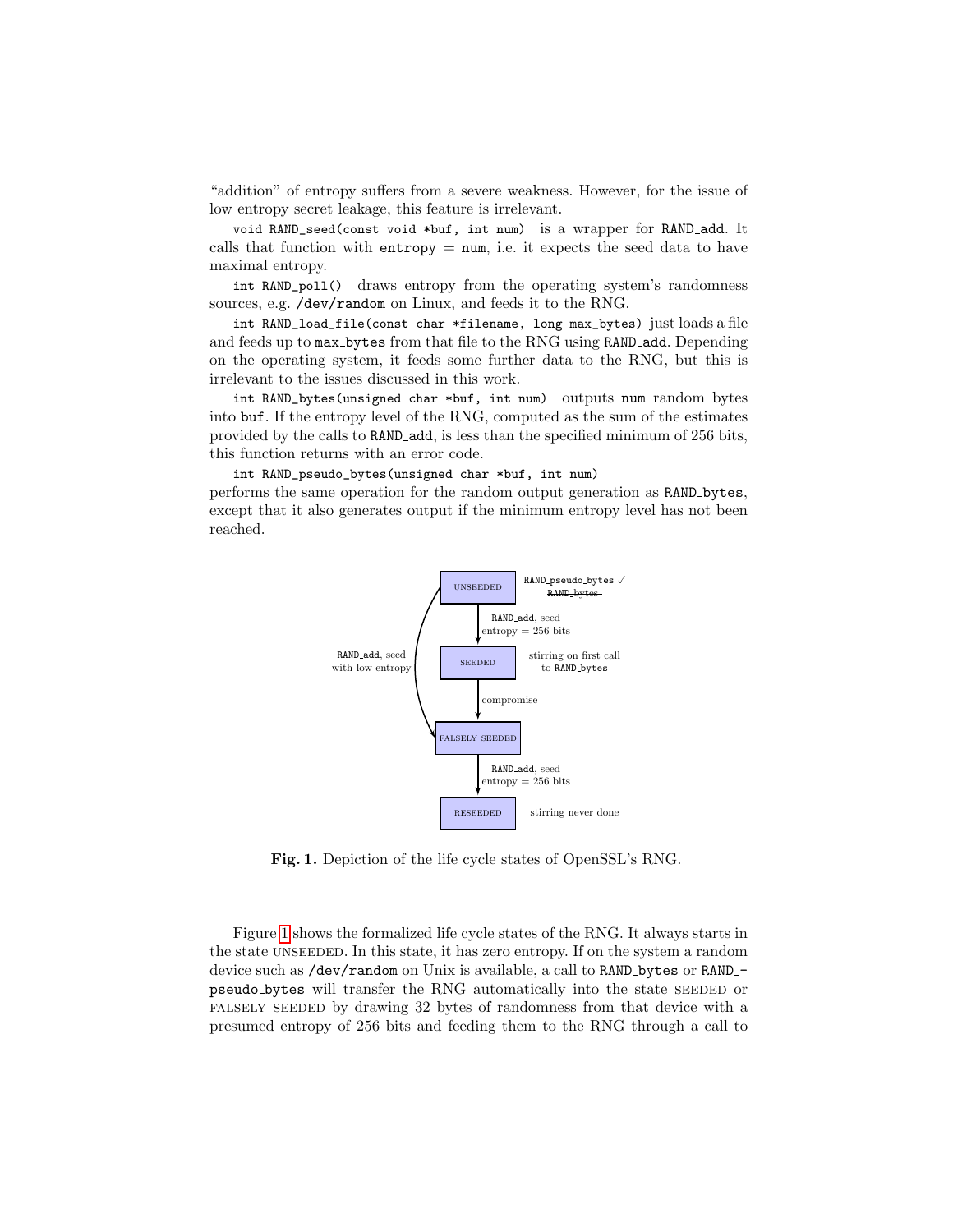RAND add. The distinction between seeded and falsely seeded is not reflected by the RNG state directly, but only implicitly through the quality of the seed. In case of a seed with considerably lower entropy than 256 bits drawn from the random device, we identify the resulting state as FALSELY SEEDED. Another possibility of entering this state is through a compromise of the SEEDED state through a break-in into the system. Recovery from the FALSELY SEEDED state is attempted by feeding the RNG with a high entropy seed.

The resulting state is referred to as RESEEDED. It is distinguished from the seeded state by the fact that the so-called "stirring" operation, which distributes the entropy within the RNG state, is never carried out in this state. This operation is executed in the first call to RAND bytes in the SEEDED state and never again after that. But, as we shall see, it is essential that it is carried out after a call to RAND add for the distribution of the entropy in the RNG state and its safety. The details of these considerations will be given in the later sections when we turn to the core cryptographic design of the RNG and also explain the exact effect of the stirring operation.

We want to point out how easy it is to get into the RESEEDED state on a device with low boot time entropy provided by the operating system RNG. It is for instance achieved through the following sequence:

 $RAND_p$ seudo $by$ tes $()$ 

RAND\_load\_file().

The first call triggers the automatic initial seeding of the RNG. The second call attempts to seed the RNG using a high entropy seed file.

Table [1](#page-5-0) shows an overview of our contributions. In the first column, following a short identifier for easier referencing of the respective issue, a brief description is given. In the next column the state in which the issue arises is listed. The remaining two columns specify the condition under which the issue arises and the number of the section within this work that explains the issue. LESLI is the abbreviation of "low entropy secret leakage issue". The label ELO. . . is based on the abbreviation of "entropy limitation of output". The ELO-issues apply to the roughly 1kB of output generated after the reseeding. The last two issues allow an attacker to recover the RNG state, if he gets output at a specific "position" after the reseeding. Here, "position" refers to an offset determined by the sum of length parameters to later calls to either RAND add or RAND bytes.

# <span id="page-4-0"></span>3 Low Entropy Secret Leakage in Low Entropy States of the RNG

A low entropy state of an RNG certainly makes it impossible to generate secure keys or to carry out cryptographic operations safely that depend on generation of random values. But there is no indication for application developers that are using a cryptographic library through its API to assume that it is generally unsafe either to use functions of the library appearing totally disjoint from the RNG functionality or to make use of the RNG for purposes where the low entropy state would not be a problem from a cryptographic perspective. Note that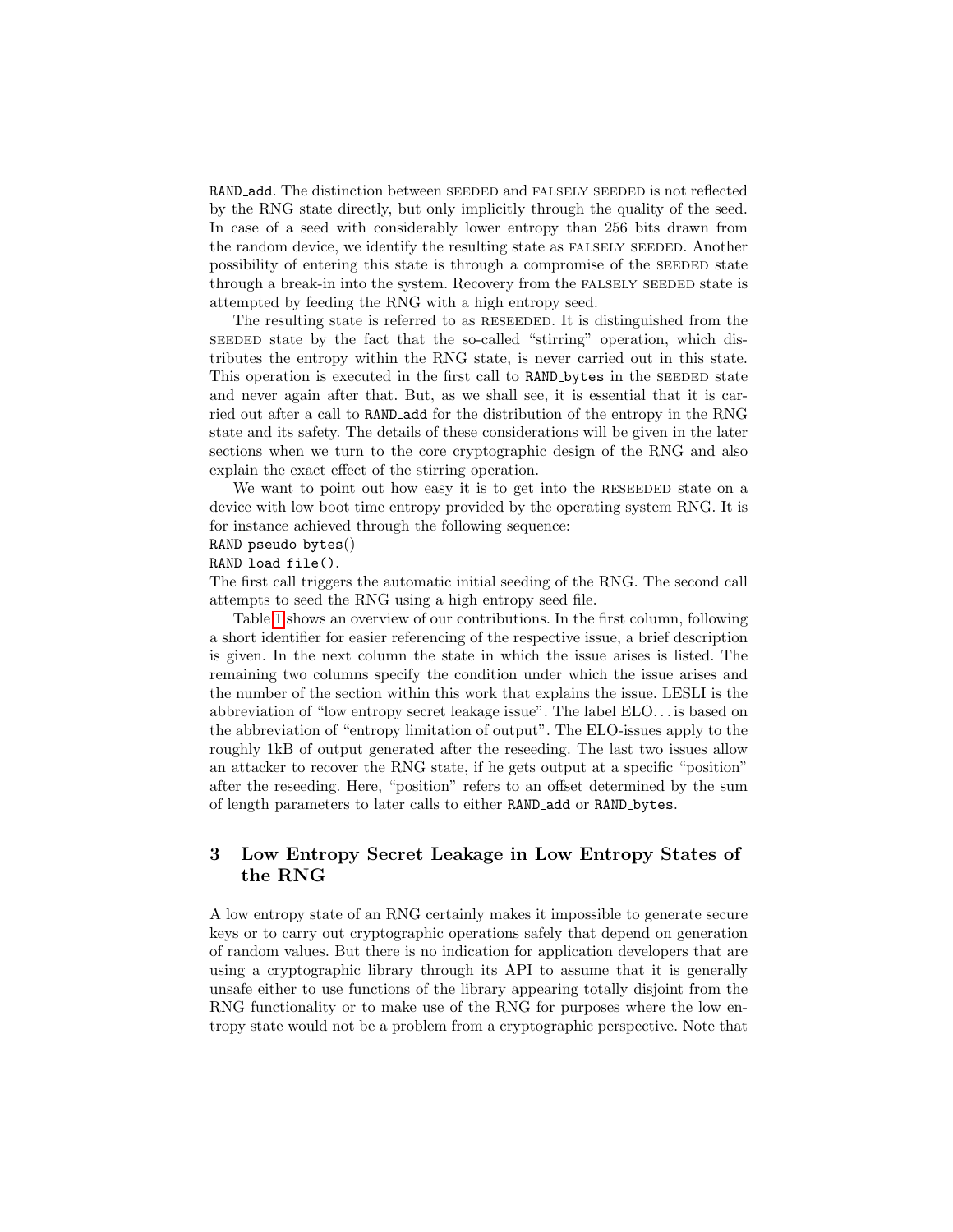| <b>Issue</b>                                   | <b>State</b>   | Condition                                              | <b>Section</b> |
|------------------------------------------------|----------------|--------------------------------------------------------|----------------|
| LESLI: low entropy secret leakage in UNSEEDED, |                | attacker has access to out-13                          |                |
| output of RAND_pseudo_bytes                    | <b>FALSELY</b> | put of RAND_pseudo_bytes                               |                |
|                                                | <b>SEEDED</b>  |                                                        |                |
| $ELO-240$ : entropy limitation of the SEEDED   |                | attacker has access to some 5                          |                |
| output of RAND_bytes to 240 bits               |                | output from the same call to                           |                |
|                                                |                | RAND_bytes as that which he                            |                |
|                                                |                | wishes to predict                                      |                |
| ELO-80: entropy limitation of the out-RESEEDED |                | attacker has access to some 6                          |                |
| put of RAND_bytes to 80 bits                   |                | output from the same call to                           |                |
|                                                |                | RAND_bytes as that which he                            |                |
|                                                |                | wishes to predict                                      |                |
| $ELO-160$ : entropy limitation of the RESEEDED |                | attacker has access to out-16                          |                |
| output of RAND_bytes to 160 bits               |                | put after the reseeding                                |                |
| $DEJA-SEED:$ recovery of the seed RESEEDED     |                | attacker has access to out-17.1                        |                |
| data of entropy of 160 bits and the            |                | put after the reseeding at a                           |                |
| resulting RNG state with an effort of          |                | specific offset                                        |                |
| about $2^{82}$ hash evaluations given that     |                |                                                        |                |
| the seed is prepended with a known             |                |                                                        |                |
| value of a specific length                     |                |                                                        |                |
| DEJA-STATE: for instance recovery RESEEDED     |                | $\overline{\text{attacker}}$ has access to out- $ 7.2$ |                |
| of the RNG state after a 320-bit en-           |                | put after the reseeding at a                           |                |
| tropy reseed with an effort of $2^{84}$ hash   |                | specific offset                                        |                |
| evaluations                                    |                |                                                        |                |

<span id="page-5-0"></span>Table 1. Overview of the identified weaknesses.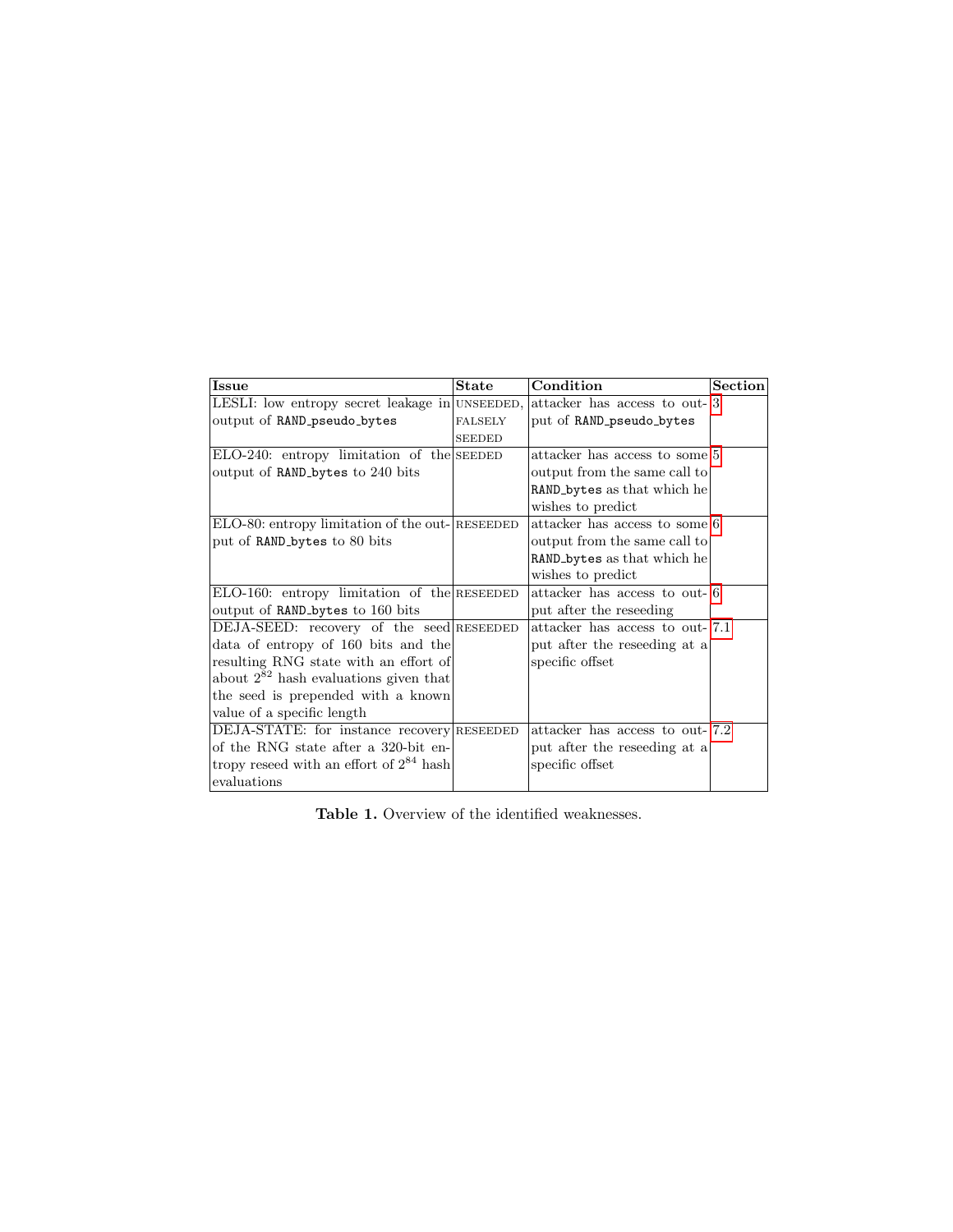OpenSSL's function RAND pseudo bytes explicitly has the purpose of generating output before the RNG is sufficiently seeded. In the following sections we learn that OpenSSL violates the above assumptions, potentially resulting in the leakage of various secrets through the RNG output.

## 3.1 The General Problem

The basis of the low entropy secret leakage problems we investigate in the following, which we refer to as LESLI, is a fundamental one: given an RNG in a low entropy state, any further seed data fed to the RNG to increase its entropy, is leaked through the RNG output if the resulting state still fails to have a sufficient entropy level. The attack is simply carried out by iterating through all the possible seed inputs, generating the resulting outputs in the attacker's own instance of the RNG, and comparing these outputs to those of the attacked device. If they are equal, the seed values used in that attack iteration are the actual values used to seed the attacked RNG. Thus, any secret value that was part of the seed data is recovered. A requirement for this attack to work is that the number of output bits from RNG is approximately at least as high as the number of entropy bits in its state from the attacker's point of view. In general, the expectation value for the number of collisions, i.e. the number of wrong input values that map to the output value identified as correct, is

<span id="page-6-0"></span>
$$
e = \frac{2^n - 1}{2^l},
$$
\n(1)

where n is the entropy of the input in bits and  $l$  is the size of the output in bits. This relation holds under the assumption that the mapping of RNG input to its output is a random mapping. Assuming  $n = l$ , we find that on average there will be one collision.

On the basis of these considerations, it is rather doubtful that OpenSSL's manual pages suggest the feeding of low entropy secrets such as user-entered passwords through the function RAND add() to increase the RNG's entropy level. They state: "RAND add() may be called with sensitive data such as user entered passwords. The seed values cannot be recovered from the PRNG output"[\[10\]](#page-24-9). This is, as we have seen above, only true if the resulting entropy level of the RNG is sufficiently high.<sup>1</sup> From this analysis we learn that the feeding of low entropy secrets to RNGs such as that of OpenSSL is a risky and doubtful approach. It is only safe in situations where the RNG already has an entropy level that is secure with respect to brute force state recovery attacks – and in these situations it is needed the least.

However, to avoid the same-state problem, the feeding of low entropy data is indeed useful. Given that two systems share the same but otherwise high entropic RNG state, the feeding of a single bit with value zero to the first RNG and one bit with value one to the second, both RNGs will be in a secure state –

 $1$  Generally, an entropy of 80 bits is regarded as the minimum to achieve at least short term security.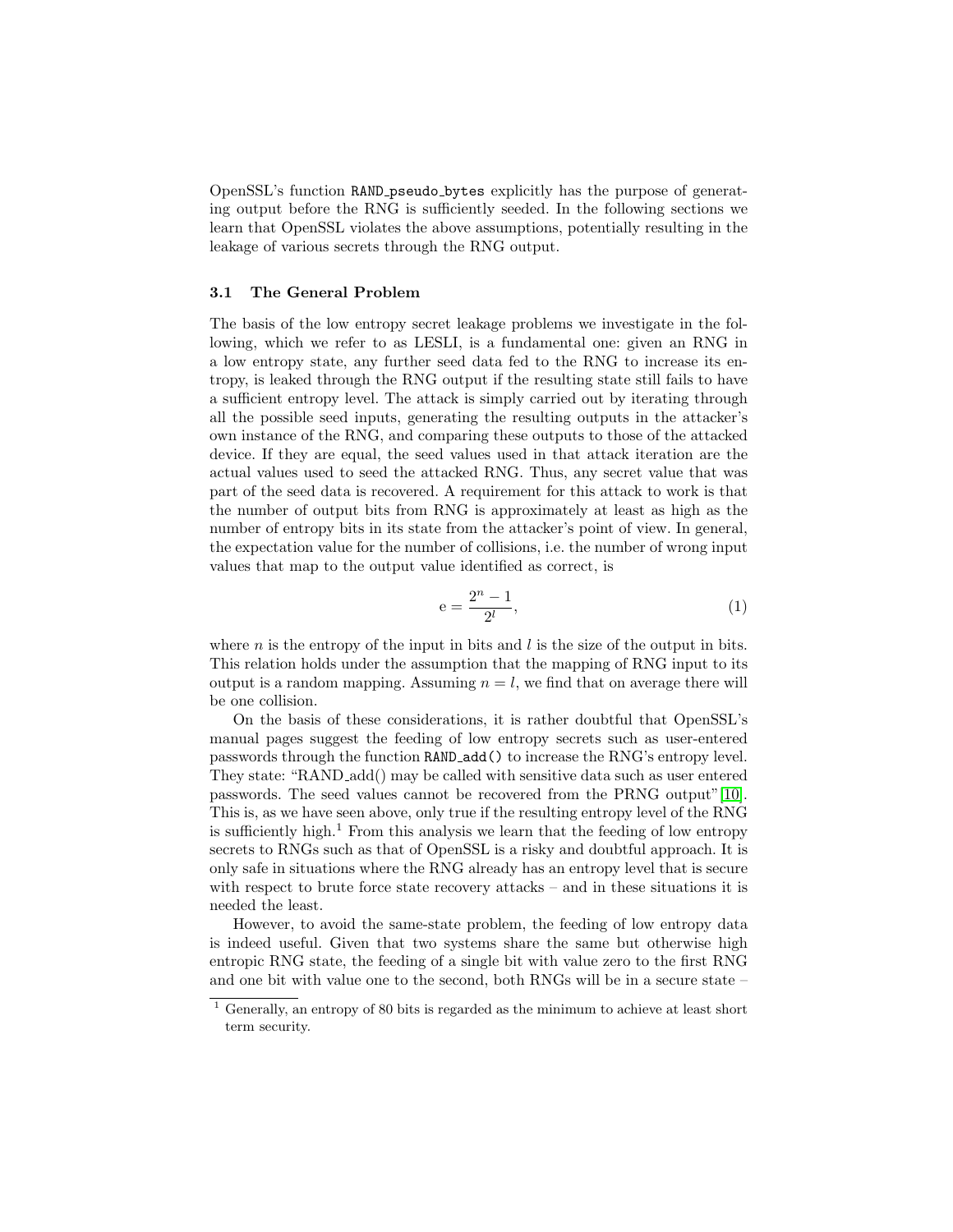as long as they don't appear as adversaries to one another. OpenSSL uses this approach to be secure with respect to the well known process-forking problem of RNGs by feeding the process-ID to the RNG before generating output [\[11\]](#page-24-10).

But even forearmed with this knowledge, not following OpenSSL's manual pages' encouragement to feed low entropy secrets to the RNG, we run into problems, as various OpenSSL API functions silently feed secret data to RNG, as we explain in the following.

#### 3.2 Leakage of Secrets Overwritten with Random Data

The first leakage problem we present occurs in the following scenario: Assume an application is developed for an embedded system using OpenSSL as the cryptographic library. The system designers are aware of the fact that they might have a low entropy state problem in OpenSSL's RNG. However, they only use OpenSSL for the following purposes (possibly they might later seed it with a fresh high-entropy seed and use it also for different purposes): They overwrite short PIN numbers the system temporarily stores during user interactions. They follow a common security advice to overwrite these critical secrets with random numbers using OpenSSL's RAND pseudo bytes function. This measure to wipe secret data is not necessarily useful in all application contexts. However, it is useful when one cannot exclude the possibility of working on memory-mapped files[\[12\]](#page-24-11). Furthermore it can be useful to prevent compiler optimizations from removing the wiping procedure  $[13]^2$  $[13]^2$ . Another reason for this measure is sidechannel security: using a fixed byte value such as zero to overwrite the secret bytes could result in leakage of their Hamming weights through power consumption or electromagnetic emission.

Furthermore, in our scenario, we assume that the application uses the RNG to generate weak random numbers with calls to RAND pseudo bytes, which are output by the device, for instance as nonces for cryptographic purposes.

Neither usage of the potentially predictable random numbers is a problem from a cryptographic point of view: given that there is at least some minimal entropy in the RNG state, side-channel attacks will be severely complicated and also the other two purposes of the random overwriting will not be impeded. Nonce values only need to have the property to be non-repetitive, a property that is not affected by the low entropy state problem even if the RNG state was completely known to the attacker – at least until a reboot that might incur the same-state problem.

However, in the described usage scenario, the secret PIN is leaked through the random numbers output by the device. This is due to the fact that the RAND add function uses the initial content of the memory area to be overwritten as an additional seed value. For the detailed description of function of RAND add,

<sup>&</sup>lt;sup>2</sup> In that reference randomizing the target buffer is not suggested, however, since calls to an RNG function have a side effect (on the RNG state), it is almost impossible for the compiler to remove that call. OpenSSL itself uses a similar approach internally, though not by using an actual RNG.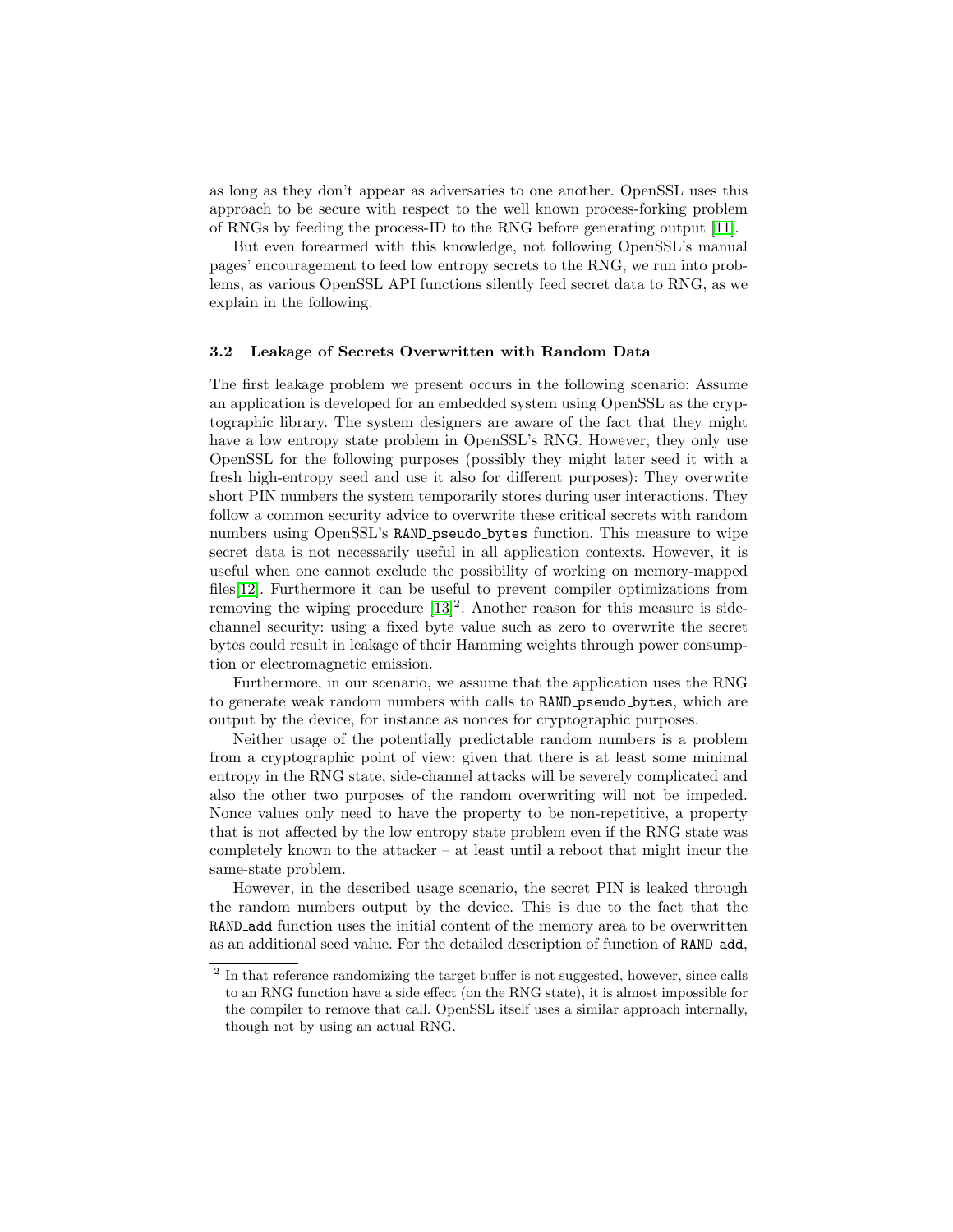which shows how exactly the initial buffer contents affect the PRNG state, refer to Section [4.](#page-8-0) The RNG's state becomes dependent on the PIN number, and the attacker simply has to execute a brute force search on the joint input space of all possible RNG states before the call to RAND add and all possible PIN values as additional seeds and match the resulting RNG output to the nonces recorded from the device under attack.<sup>3</sup>

Furthermore, despite the realistic scenario where the RAND pseudo bytes function is used to wipe secrets from RAM, there is certainly also a potential leakage problem when previously uninitialized buffers are overwritten with random bytes. Uninitialized buffers on the heap or stack may also by chance contain sensitive low entropy data from previous operations of the application. Which memory locations are reused in parts of the program on the heap or stack is often deterministic or under the influence of the attacker. In addition, a program may implement buffer reuse at the source code level as an optimization technique.

### 3.3 Leakage of DES Keys in PKCS#8 Conversion

In the file  $evp_p \text{key.c}$ , in a function used for converting private keys to  $PKCS#8$ format, RAND add is called with the key data as a seed. Given that DES keys, that might otherwise be used in a secure cryptographic construction, can be brute force attacked, they are at risk to be leaked through RAND pseudo bytes.

## <span id="page-8-0"></span>4 Detailed Description of OpenSSL's RNG

<span id="page-8-1"></span>Algorithm 1 Simplified algorithmic description of RAND add

**Input:** md<sub>0</sub>, s, p, q, b =  $(b_0||b_1|| \dots ||b_{n-1})$  where each  $b_i$  is 20 bytes long except for the final one which is potentially shorter

<span id="page-8-4"></span><span id="page-8-3"></span><span id="page-8-2"></span>Output:  $\text{md}_0$ , s, p, q 1: for  $i = 1$  to n do 2:  $t = size(b_{i-1}) - 1$ 3: md<sub>i</sub> = SHA1(md<sub>i-1</sub>||s[p : p + t mod 1023]|| $b_{i-1}$ ) 4:  $s[p : p + t \mod 1023] = s[p : p + t \mod 1023] \oplus \text{md}_i[0 : t]$ 5:  $p = p + t + 1 \mod 1023$ 6: end for 7:  $\text{md}_0 = \text{md}_i \oplus \text{md}_0$ 8:  $q = \min(q + \text{size}(b), 1023)$ 9: return  $\text{md}_0, s, p, q$ 

 $3$  Note that the usage of uninitialized memory for the purpose of random number generation can lead to an even greater threat, namely the compiler's decision to remove subsequent operations on variables that become "tainted" by the uninitialized data [\[14\]](#page-24-13). However, this does not seem to apply to OpenSSL's implementation [\[15\]](#page-24-14).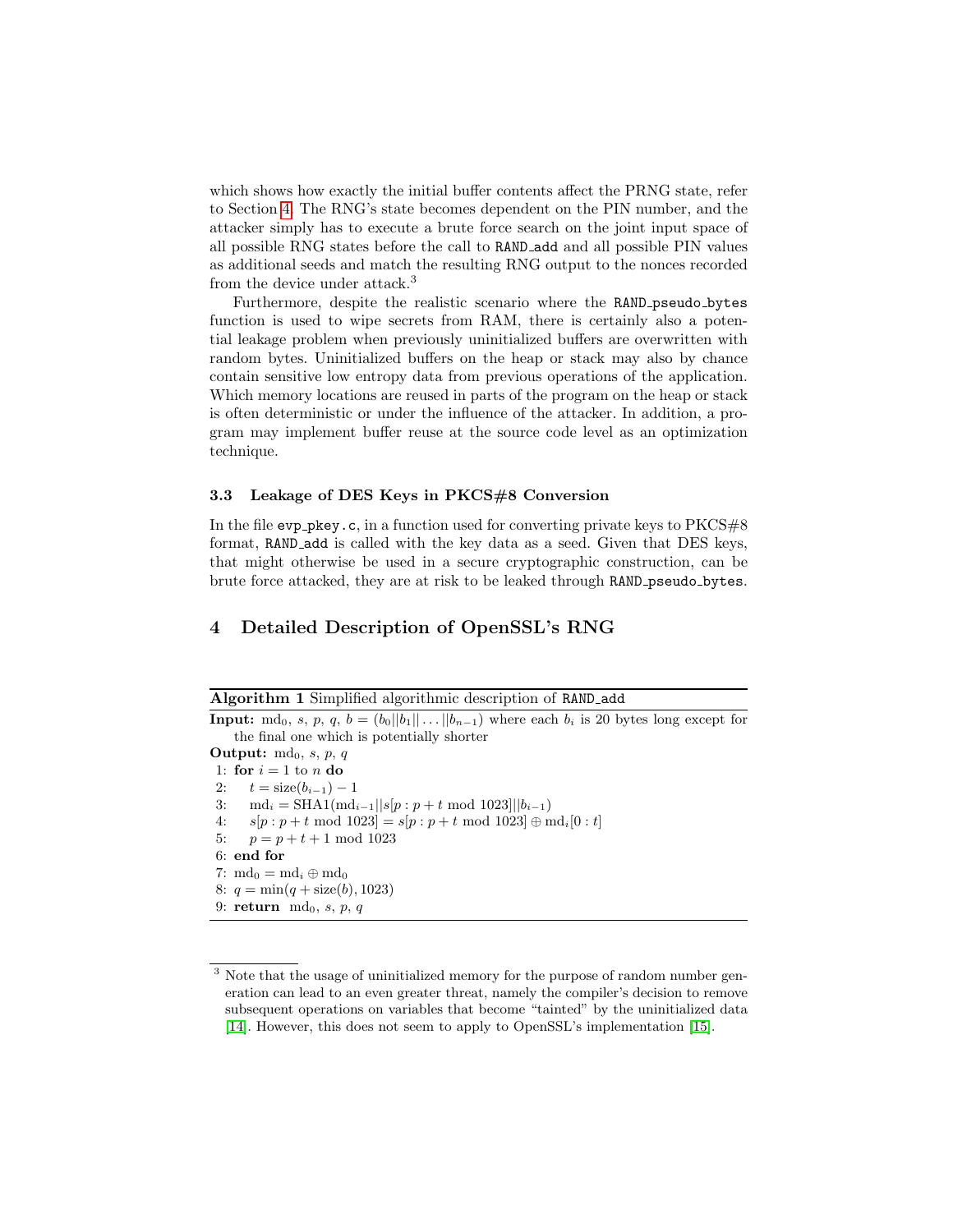

<span id="page-9-2"></span>Fig. 2. Depiction of actions induced by a call to function RAND add and a subsequent call to RAND bytes. The blocks  $b_i$ ,  $s_0$  to  $s_2$  have a length of 20 bytes each,  $r_i$ ,  $s_3$  and  $s_4$  have a length of 10 bytes each.

## <span id="page-9-0"></span>Algorithm 2 Simplified algorithmic description of RAND bytes

**Input:** md<sub>0</sub>, s, p, q,  $r = (r_0||r_1|| \dots ||r_{n-1})$  where each  $r_i$  is 10 bytes long except for the final one which is potentially shorter

<span id="page-9-4"></span><span id="page-9-3"></span>Output: md<sub>0</sub>, s, p,  $r = (r_0||r_1|| \dots ||r_{n-1})$ 1: for  $i = 1$  to n do 2: md<sub>i</sub> = SHA1(md<sub>i-1</sub>|| $r_{i-1}$ ||s[p : p + 9 mod q] 3:  $r_{i-1} = md_i[10:10 + size(r_{i-1}) - 1]$ 4:  $s[p : p+9 \mod q] = s[p : p+9 \mod q] \oplus \text{md}_i[0 : 9]$ 5:  $p = p + 10 \mod q$ 6: end for 7:  $md_0 = SHA1(md_i||md_0)$ 8: return  $md_0$ , s, p, r

## <span id="page-9-1"></span>Algorithm 3 The stirring operation executed within RAND bytes

1:  $i = 0$ 2:  $c = c[0:19]$  // constant 3: while  $i < 1023~\mathrm{do}$ 4: call RAND\_add with  $r = c$ 5:  $i = i + 20$ 6: end while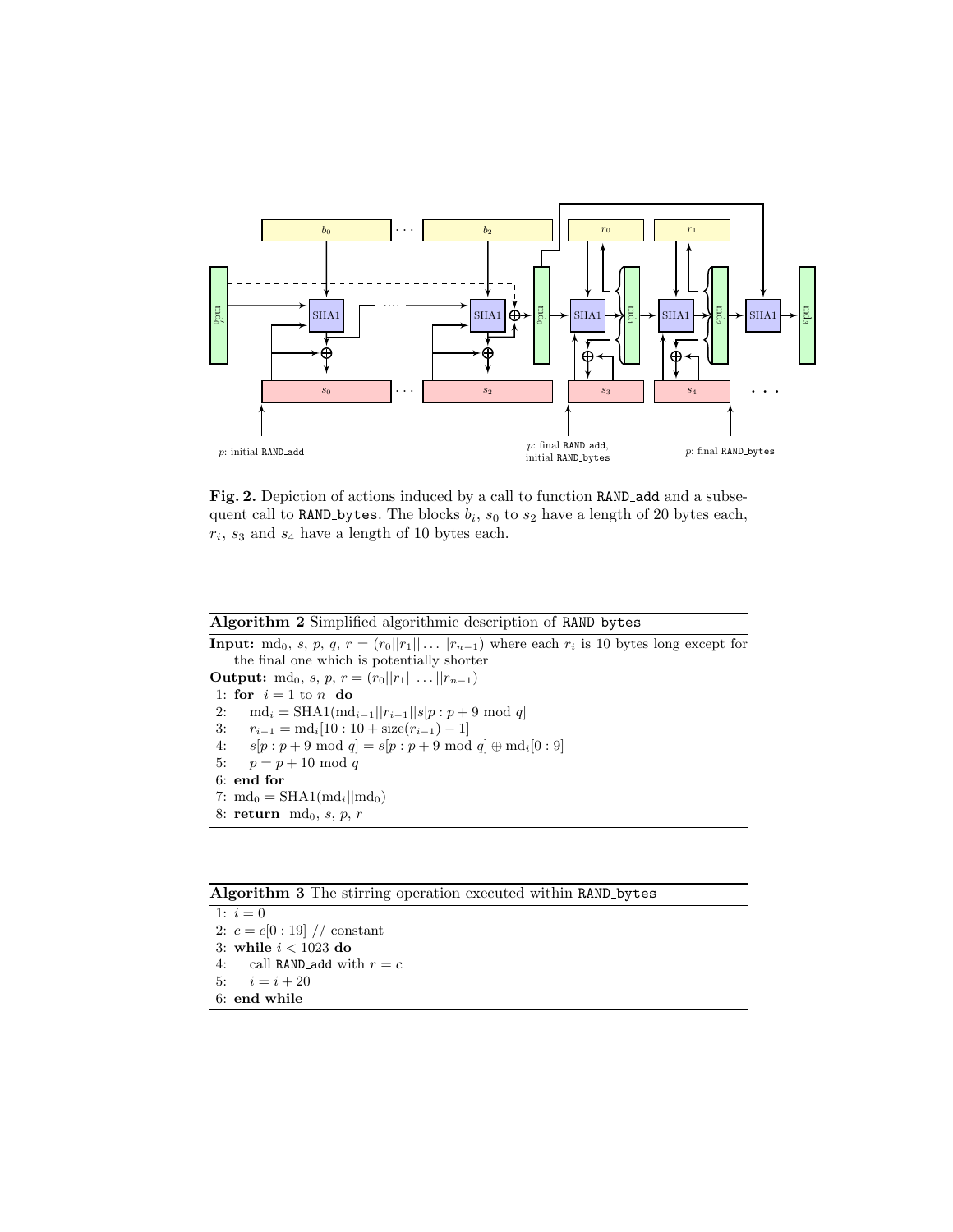In this section we give a complete description of the OpenSSL's RNG, since this is necessary to explain the further vulnerabilities presented in this work. However, we omit some details such as the seeding of the RNG with the process-ID (PID) and certain counter values. The PID generally does not feature any entropy since PIDs are predictable on Linux [\[16\]](#page-24-15), and the counters only depend on the number of bytes provided in the calls to RAND add and RAND bytes and thus can be assumed to be known from the application program's source code and the sequence of high level operations. For a description involving these counters, see [\[5\]](#page-24-4). Furthermore, management operations such as checking and updating the level of the estimated entropy are ignored. Algorithm [1](#page-8-1) and [2](#page-9-0) provide the algorithmic descriptions – simplified in this sense – of the functions RAND add and RAND bytes. First, we explain the symbols used in the algorithmic description. The RNG state is comprised of four elements:  $md_0$  refers to a message digest of 20 bytes length. The state bytes are an array of 1023 bytes represented by s. Furthermore, the index of the current state byte is labelled  $p$  (corresponds to the variable state index in the source code) and  $q$  is the sum of the number of state bytes updated by RAND add (corresponds to the code variable state num). Both algorithms update all four state elements, with the exception that RAND bytes does not update  $q$ . Both s and  $\text{md}_0$  have arbitrary starting values as they use uninitialized memory. However, this can in general not be viewed as reliable source of entropy. The initial value of  $p$  and  $q$  is zero.  $q$  is increased up to 1023 in each call to RAND add by the number of input bytes. For most of the analyses we conduct in the following sections  $q$  is always equal to 1023, since in the state reseeded, which will be the starting point for all remaining issues except for  $ELO - 240$ , the previous stirring operation has already increased q to 1023.

Algorithm [1](#page-8-1) specifies the cryptographic operations carried out by a call to RAND add. Apart from the four state elements, it has an additional input b which represents the seed data. It is partitioned into blocks  $b_i$  having a size of 20 bytes each, except for the last block, which has a potentially smaller size. The "size()" operation returns the size of the respective block in bytes. In the loop, iteratively, new values of  $md_i$  are computed as the SHA1 hash value of the specified elements. Here "x[y]" indicates the y-th byte of x and "||" denotes concatenation.  $x[y : z]$ is the block formed by the bytes  $x[y] ||x[y + 1] || \dots ||x[z]$ , where the index z may also indicate a byte position before  $y$ , in which case the wraparound is performed at the highest byte position of x. During each iteration, up to 20 state bytes are updated with the iteratively computed  $m d_i$ . At the end of the operation  $m d_0$  is updated as the XOR of the previous value of  $md_0$  and the final  $md_i$ .

The action of the function RAND bytes is given in Algorithm [2.](#page-9-0) Additionally to the state elements, the memory area  $r$  to be filled with random bytes is an input and output value. Here,  $r$  is partitioned into blocks  $r_i$ , each having a size of 10 bytes except for the last block, which again has a potentially smaller size. After the computation of the value  $m d_i$  in each iteration of the loop, one half of this byte string is XORed back to the state bytes that were used to feed the hash function in that iteration, and the other half is written to the 10 byte output block  $r_{i-1}$ . If the final output block is shorter than 10 bytes, a correspondingly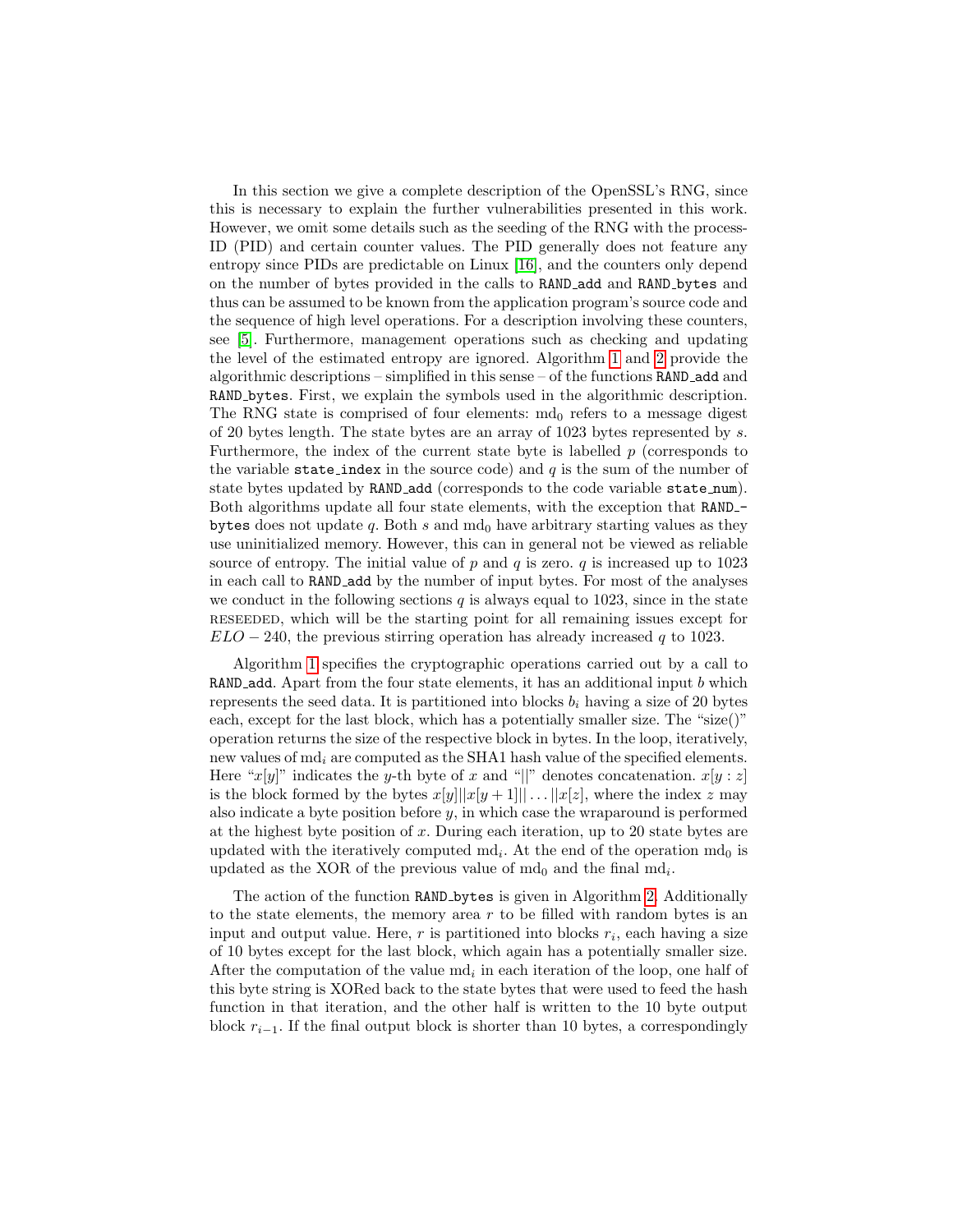smaller number of bytes is written to it. Finally, the value  $md_0$  as part of the RNG state is updated.

Note that both Algorithms [1](#page-8-1) and [2](#page-9-0) implement a seamless wraparound when reaching the end of the state bytes s, so that the beginning and end of this array do not have any special properties. Algorithm [3](#page-9-1) specifies the stirring operation. As already explained in Section [2,](#page-2-0) this algorithm is carried out on the first call to RAND bytes after the RNG state has reached an entropy level of 256 bits by its own accounting based on the entropy measures provided in the calls to RAND add. Here,  $c$  is a 20 byte constant value. By feeding a total of 1040 bytes to the RNG, a certain distribution of the entropy in the state  $s$  is achieved.

Figure [2](#page-9-2) depicts the operations carried out by a call to RAND add and a subsequent call to RAND bytes. On the bottom, the respective values of  $p$  are indicated: its initial value at the start of RAND add, its value after the execution of that function, which corresponds to the initial value in the subsequent call to RAND bytes, and its final value after termination of the latter function. In the figure, for better readability, the state bytes have been arranged as blocks  $s_i$ . Note that this partitioning of the state bytes is done dynamically within both functions starting from the current position indicated by  $p$  when they are called.

# <span id="page-11-0"></span>5 Restriction of the RNG's Output to an Entropy of 240 Bits

The first design flaw of OpenSSL's core RNG, which we refer to as ELO-240, leads to the possibility that generated keys are limited to 240 bits of security whereas it tries to achieve 256 bit – however, due to lack of documentation, the intended security level can be only inferred from the source code. In contrast to further weaknesses reported in this work, this issue arises even when the RNG is initially seeded with correctly estimated high entropy data before any output is generated. From a practical point of view, this problem is meaningless, since it does not allow any practical attacks, not even in the foreseeable distant future, but it shows us a design flaw of the RNG, which will turn out to be relevant for the further issues reported in this work. From a strictly formal point of view, we find that it is commonly agreed that keys with 256 bit security shall be used for applications where long term security matters, as it is reflected by the standardized key sizes for AES and elliptic curve keys, and that thus an RNG should produce output with the corresponding entropy level.

In order to understand how this limitation arises, we consider the following example. The RNG, in its initial state, is seeded with a 256 bit entropy seed, the length of which is rather irrelevant as long as it remains considerably shorter than the state length of 1023 bytes. To simplify things, we assume that the length of the seed data is 256 bits. As a result of this seeding operation, the first 32 bytes of the state contain high entropy data, the remaining state bytes contain zero entropy, and p points to the byte with index 32 (counted from zero). With a subsequent call to RAND bytes the stirring operation is induced. With a sequence of calls to RAND add, the stirring operation, Algorithm [3,](#page-9-1) completely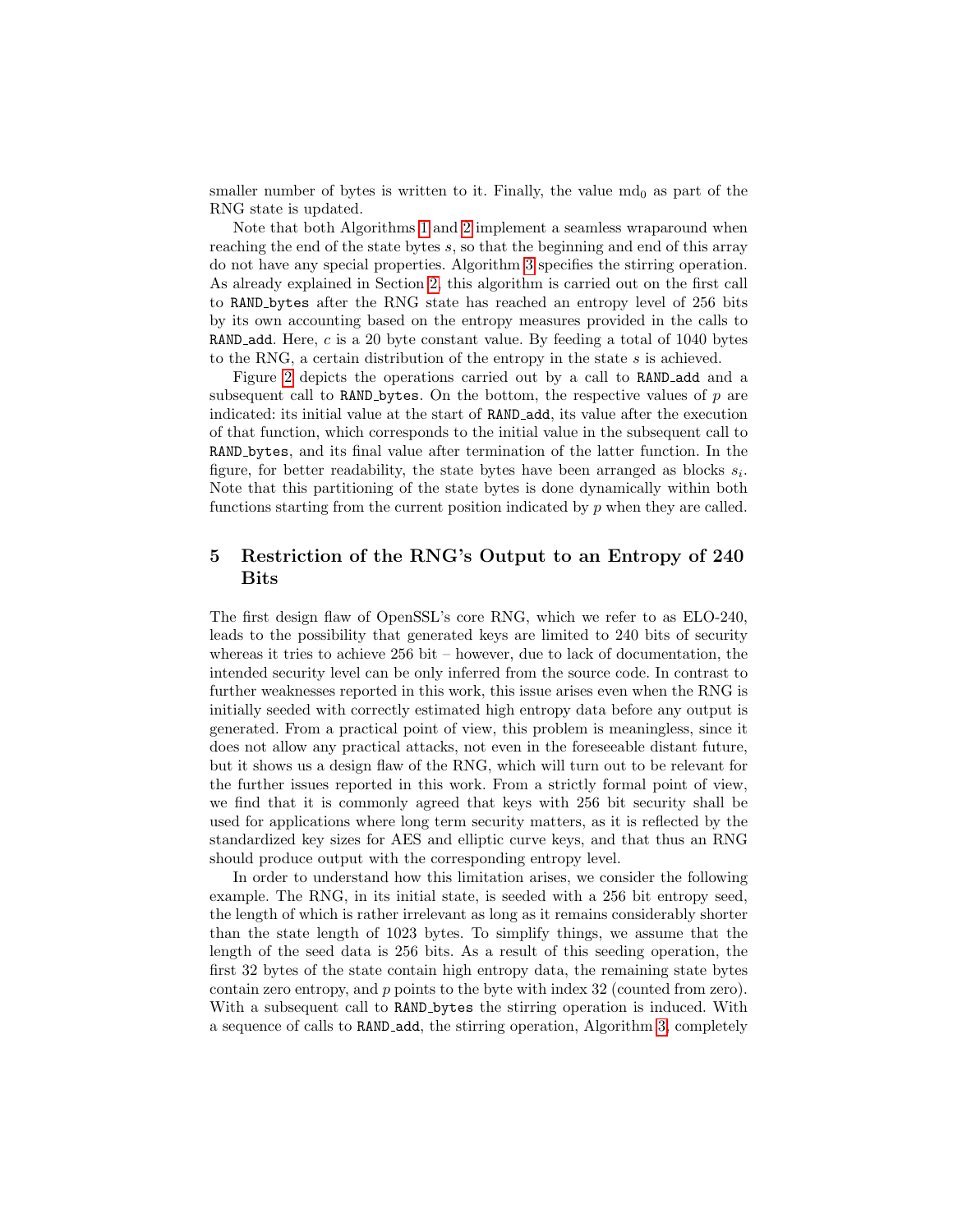cycles over all state bytes once, except for the first 17 bytes pointed to by  $p$ before the operation, which are processed twice. During this operation, from the entropy added into the first 32 bytes, only 160 bits flow into the remaining state bytes through  $md_0$ . Accordingly, an attacker could theoretically enumerate all possible values of the state bytes from position 32 to 1022 by  $2^{160}$  guesses. We now assume that a call to RAND bytes is made to draw 42 random bytes from the RNG. The first ten bytes are generated on the basis of current state block indicated by  $p$ . During the output generation, the new value of  $m d_i$  is calculated as  $md_1 = SHA1(md_0||r_0^{\text{init}}||s_0)$ , with  $r_0^{\text{init}}$  being the initial value of the output buffer, which we assume to carry no entropy. Half of  $md<sub>1</sub>$ , i.e. 80 bits, are output as  $r_0$ . Then the following 10-byte blocks and the 2-byte final block are computed iteratively in the same manner. Now assume that the first generated 10-byte block,  $r_0$ , is output to the attacker. This means that the attacker learns 80 bits of md<sub>1</sub>. Accordingly, the entropy of  $md_1$  is reduced to 80 bits from his point of view. Since all state bytes that flow into the output generation of the further output blocks  $r_1$ ,  $r_2$ , and  $r_3$  have a total entropy of 160 bits as we have seen above, and that 80 bits of entropy flow into the generation from  $md_1$ , the remaining generated 32 bytes not output to the attacker have an entropy of 240 bits.

Note that this theoretical attack does not apply when the attacker receives output bytes from one call to RAND bytes and the output value he wishes to predict from a different call. This is due to the fact that at the end of RAND - bytes, as given in Algorithm [2,](#page-9-0)  $\text{md}_0$  is updated as  $\text{md}_0 = \text{SHA1}(\text{md}_i || \text{md}_0),$ where  $md_0$  on the right hand side is another source of entropy, which foils his knowledge gained through the output  $r_0$ . Thus, we conclude that this weakness can be seen as due to a design fault which causes the security of the RNG output to depend on the call sequence. In reality it may be well possible that a client application generates multiple symmetric keys for different users or a key along with the first CBC initialisation vector in a single call to RAND bytes. In the theoretic view of RNGs, implementation details such as concrete call sequences to draw random bytes find no regard.

## <span id="page-12-0"></span>6 Low Entropy Recovery Failure

We now investigate what happens when OpenSSL's RNG executed the stirring operation in a low entropy state and the client application subsequently adds high entropy seed data to the RNG before generating 256 bit cryptographic keys. The two issues identified in this scenario are ELO-80 and ELO-160.

A principally useful notion for a function to feed entropy to an RNG is that of a mixing function, defined as follows  $[2]$ : A mixing function f guarantees that

$$
H(f(I, S)) \ge H(S) \text{ and } H(f(I, S) \ge H(I),
$$

where  $H()$  denotes the Shannon entropy, I the input seed data and S the state of the RNG. A function adhering to this notion guarantees that it does not reduce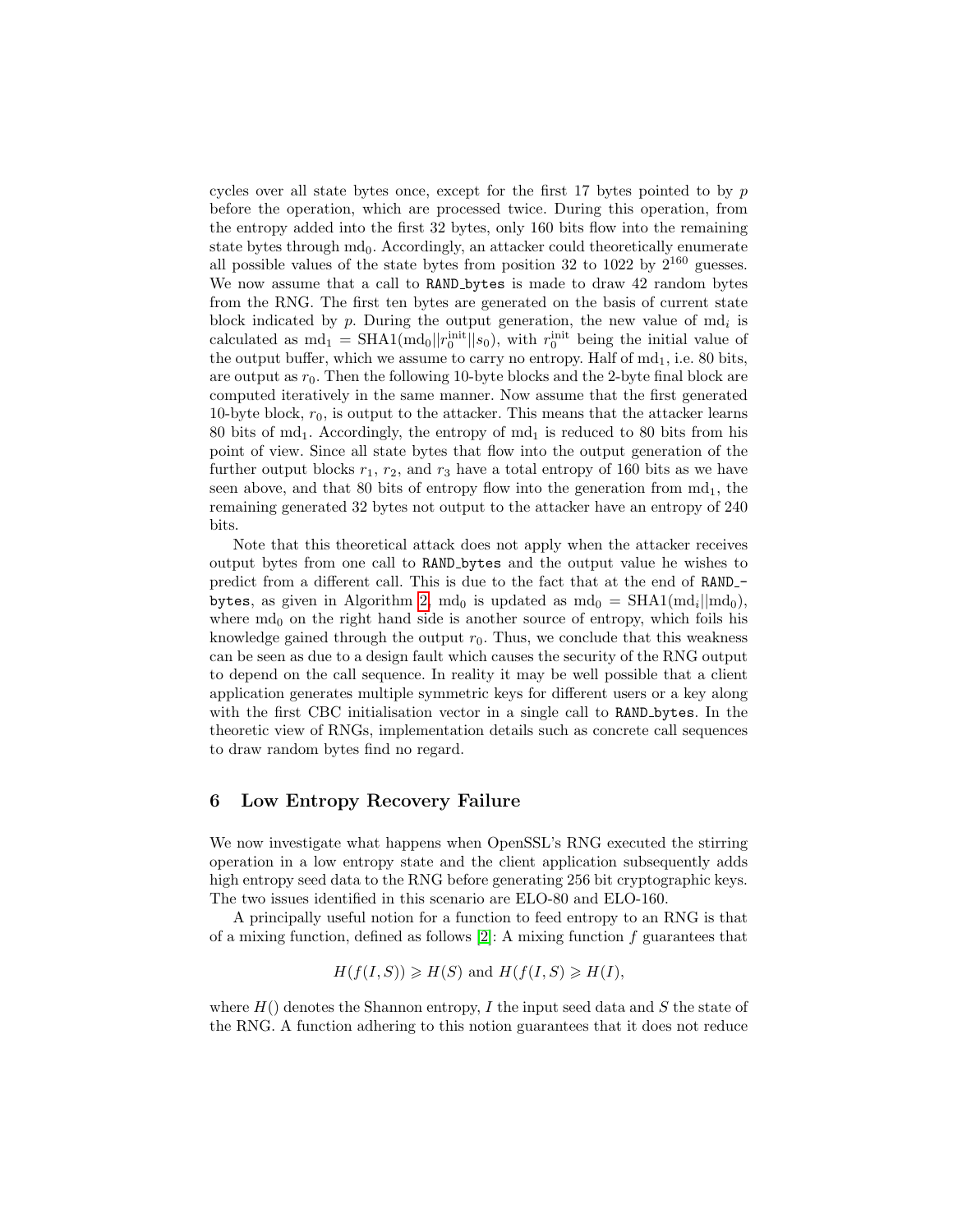the entropy of the RNG state and that after its operation the state will have at least the same entropy as the input seed data.

From a purely formal perspective, OpenSSL's RNG fulfils both requirements. However, the definition of the mixing function as provided in the reference and shown above turns out to be of limited usefulness: Given an RNG that uses only a part of its internal state for the production of output, such as it is the case with OpenSSL' RNG, the definition should refer to the entropy of newly generated output instead of that of the state S. With respect to this adjusted definition of a mixing function, we will learn that RAND add fulfils the first requirement, but not the second: when the RNG is in a low entropy state, even after adding high entropy seed data, the RNG will effectively remain in a low entropy state in short term, i.e. generate low entropy output.

We develop the following scenario. After an initial entropy update of the RNG of 32 bytes with a believed entropy of 256 bits, but an actual entropy of  $x < 256$  bits, the stirring operation is carried out. This causes, following the analysis from Section [5,](#page-11-0) the whole state  $s[0:1023]$  to contain x bits of entropy. Now we assume that a second call to RAND add is made, this time with a 32 byte string with the full entropy of 256 bits. After the stirring operation, p pointed to position  $32 + 17 = 59$ . Thus the high entropy update affects the state bytes  $s[59]$ to  $s[90]$ , and p afterwards points to  $s[91]$ . Now a call is made to RAND bytes for the output comprised of the 10 byte blocks  $r_0, r_1, \ldots, r_u$ . The only limitations of the length of the output is that it may only cause RAND bytes to process low entropy state bytes, i.e. not to reach the high entropy block starting at position 59 again, and thus can be of a length of several hundreds of bytes. The first three blocks  $r_0$ ,  $r_1$ , and  $r_2$  are output to the attacker. We now show that he can fully recover the remaining output  $r_3, r_4, \ldots, r_y$  with a complexity of  $2^{80+x}$  hash evaluations. The analysis follows that of Section [5.](#page-11-0)

Through the stirring operation carried out after the initial addition of the  $x$ bit entropy seed, x bits of entropy were distributed to all the state blocks  $s[i]$ . After the second high entropy update, only the state bytes  $s[59]$  to  $s[90]$  hold 256 bits of entropy. In the subsequent call to RAND bytes, the only source of entropy are  $md_0$ , carrying 160 bits, and the processed state bytes starting from s[91]. After having seen output  $r_0$ , the entropy of md<sub>1</sub> is reduced to 80 bits for the attacker. He now iterates through all the possible values of the unknown 80 bits from md<sub>1</sub> and x bits of the initial entropy seed, i.e. a total of  $2^{80+x}$ possibilities. Each guess for the  $2<sup>x</sup>$  initial states implies a value for state bytes s[91] through s[1022]. With access to the values of  $r_0$ ,  $r_1$  and  $r_2$  he can reliably identify the correct guess by comparing his simulated RNG output to the actual output. He now has completely determined the state of the RNG except for the high entropy block spanning from  $s[59]$  to  $s[90]$  and the value of md<sub>0</sub> before the call to RAND add. He can thus now predict as many output bytes from the same call as can be generated before again processing the high entropy state bytes, which is a little less than one 1 kB. After that call, he loses information about the new value of  $md_0$ , according to the update  $md_0 = SHA1(md_i \mid md_0)$  at the end of RAND bytes. This is the manifestation of ELO-80.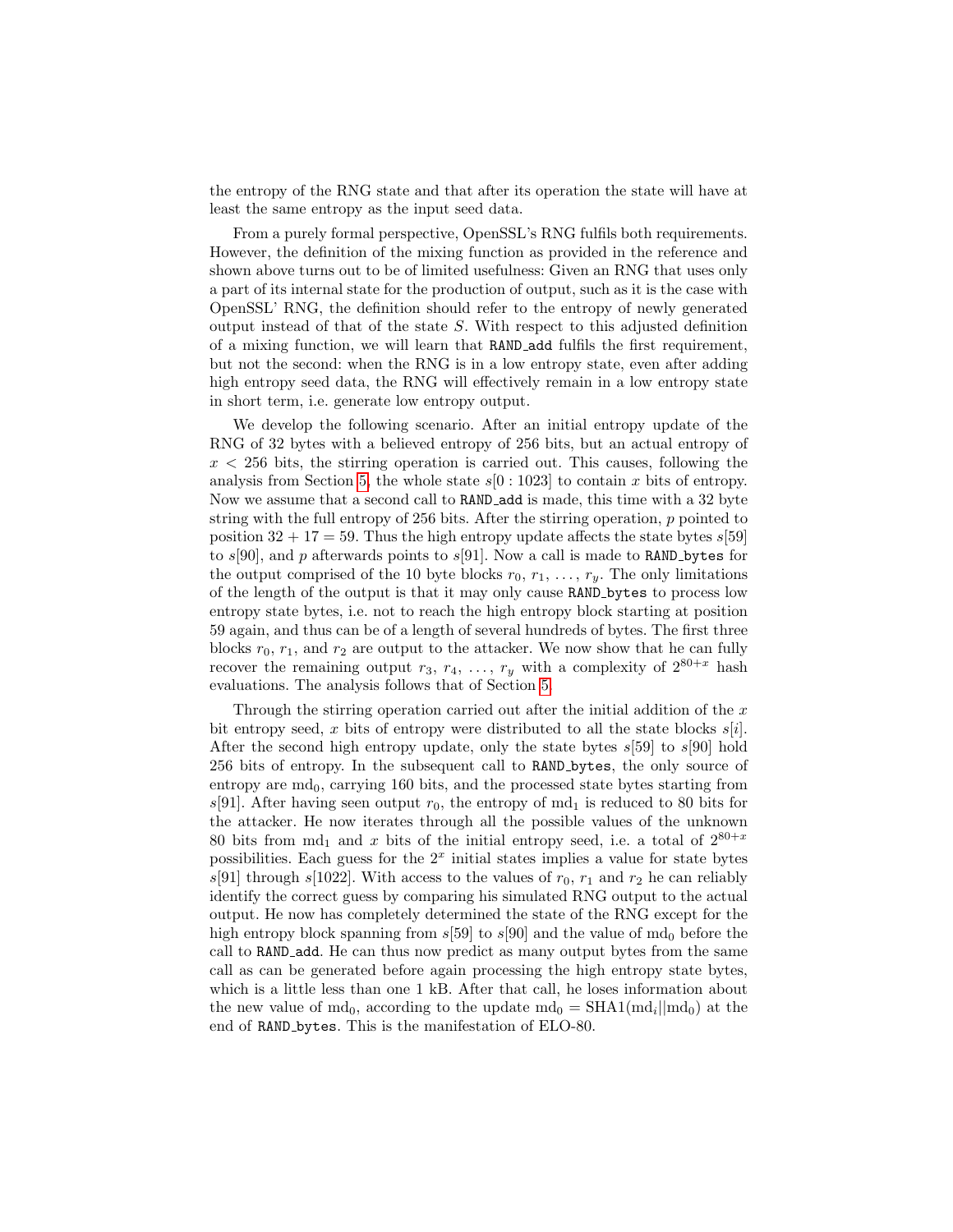If the attacker has no access to output from the same call, we find the ELO-160 issue, described in the following. After the high entropy reseed without the stirring operation carried out, output bytes of the RNG while processing the low entropy state bytes  $s[91]$  through  $s[1022]$  have an entropy of  $160 + x$  bits. However, if he sees enough output bytes from a single call to RAND bytes to reliably determine the initial seed with entropy level  $x$  and thus the values of all the state bytes  $s[91]$  through  $s[1022]$  as described above, then the entropy of output produced with further calls to RAND bytes when processing these state bytes is only 160 bits (stemming only from  $md_0$ ).

## 7 State Recovery Attacks in the RESEEDED State

We now investigate the possibility of another class of attacks against the reseeded state. We label these attacks after the deja-vu effect since they exploit the "re-entering" of the state bytes where the high entropy seed was added by exploiting the wraparound at the end of the state bytes in the RNG. In the following sections, we develop two different attacks in the same scenario: we assume that in the FALSELY SEEDED state with zero entropy a high entropy bit string  $v$ is fed to RNG. The first attack, DEJA-SEED, explained in Section [7.1,](#page-14-0) recovers the seed  $v$  and the RNG state after the reseed. The second attack, subject of Section [7.2,](#page-17-0) is named DEJA-STATE and only recovers the RNG state after the feeding of v. Both attacks recover any secret random values generated after the reseeding.

For the development of both attacks in the following sections, we assume an initial seeding with an entropy of zero. Section [7.3](#page-19-0) explains how the attacks can be adjusted if that is not the case and how this affects their complexity.

## <span id="page-14-0"></span>7.1 Recovery of RNG State and Seed Data

The DEJA-SEED attack presumes the following scenario: The RNG is in the state FALSELY SEEDED with zero entropy. Then, a 160-bit entropy seed  $v$  is fed to the RNG using RAND add. Afterwards, a 160-bit key (for instance for HMAC) is generated. To simplify the discussion, we use again fixed positions of the state bytes. Let the 160-bit entropy seed data be fed to the RNG when  $p = 40$ . Assume the added seed data  $v$  is of the following form: a publicly known 10-byte constant part followed by the 20 byte seed data with full entropy. After the seed has been added, p points to s[70]. Now the 160-bit key k is generated (from the analysis of Section [6](#page-12-0) it follows that it achieves the full 160-bit entropy level, provided that no RNG output from the same call to RAND bytes is accessible to the attacker). Afterwards, either through further additions of seed data or through output generation, p reaches the value 0 again. In this situation, a 90 byte output is generated with a single call to RAND bytes, which is accessible to the attacker. The attacker uses this output to recover the seed  $v$  and subsequently the 160-bit key  $k$  as follows.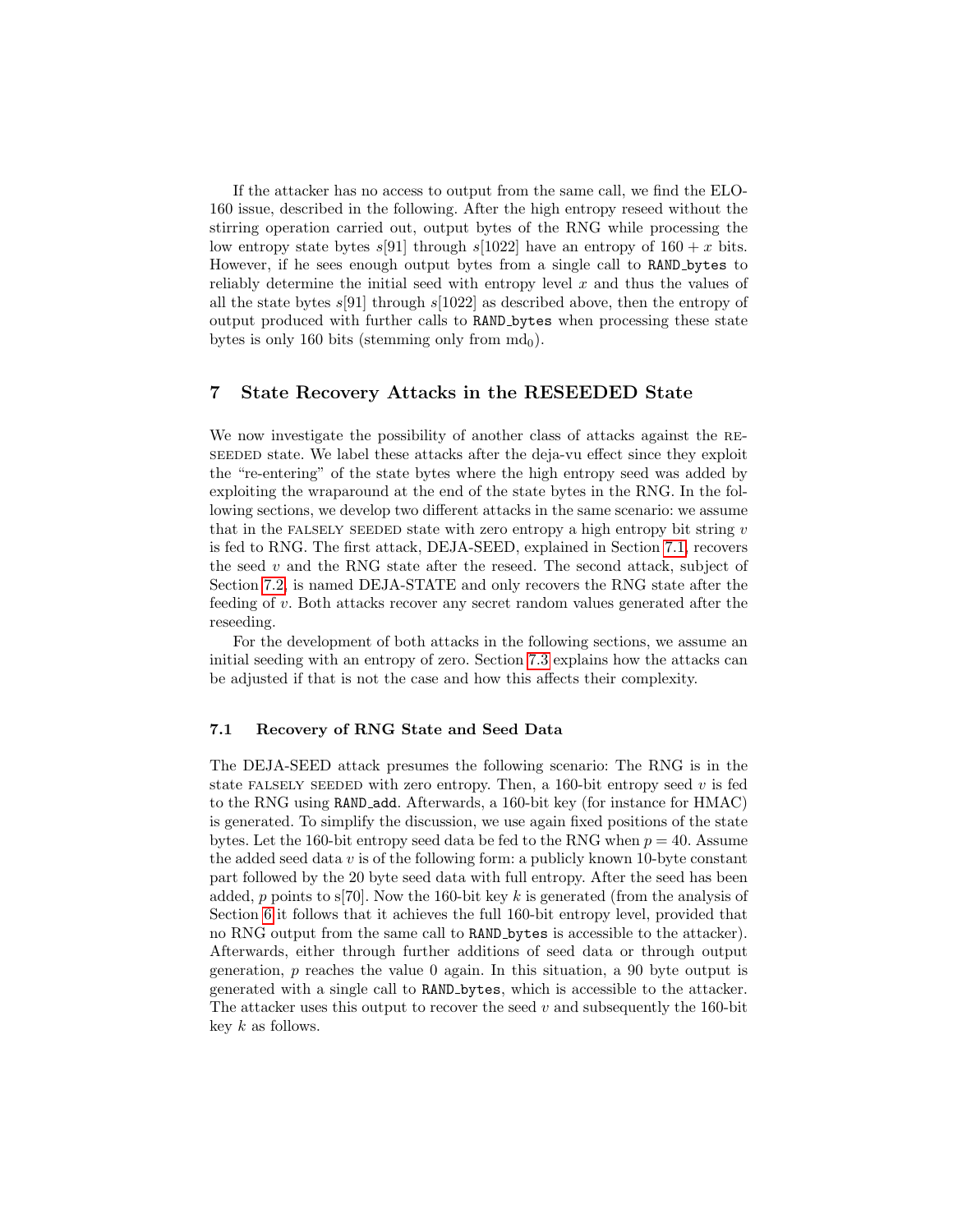

<span id="page-15-0"></span>Fig. 3. Depiction of the DEJA-SEED attack.

Figure [3](#page-15-0) depicts the attack. The state bytes shown at the top represent the RNG's state after the initial zero entropy seed and before the high entropy seed with v. As indicated, the feeding of v alters the state bytes  $s[40:69]$ . The values of md entering the respective computations are shown above the state bytes as  $\text{md}'_i$ , with  $\text{md}'_0$  being the value before the call to RAND add. Here, the state bytes prior to the feeding are labelled as  $s'$  where they differ from those of the state s after the feeding of  $v$  and the key generation. In the lower half of the figure, the execution of the call to RAND bytes is depicted that produces the output the attacker uses for the attack. Below the state bytes s after the feeding of v, the values of  $\text{md}_i$  belonging to the respective RNG state are shown. The attacker uses  $r[0:39]$  to recover  $md_1$  with an effort of  $2^{80}$  simulations of output generation: With the knowledge of  $r[0:9]$  he has to guess  $2^{80}$  possibilities of the other half of  $md_1$ . The identification of the correct guess is reliable since he can use  $r[10:39]$  with a total size of 240 bits for the matching.

For the output generation of a single 20-byte block, a SHA-1 computation with an input of 38 bytes has to be carried out. Since in the vast majority of the guesses, already  $r[10:19]$  differs from the simulated output, the cost for the generation of further simulated output values for the few cases where  $r[20:39]$ has to be checked, can be ignored. Accordingly, the cost for this step is  $2^{80}$ computations of SHA-1 with a 38-byte input.

Note that the state block  $s[0:39]$  is still completely known to the attacker and thus the 80-bit second half of  $md_1$  is the only value unknown to him that serves as an input to the output generation of  $r[10:39]$ . The attacker knows the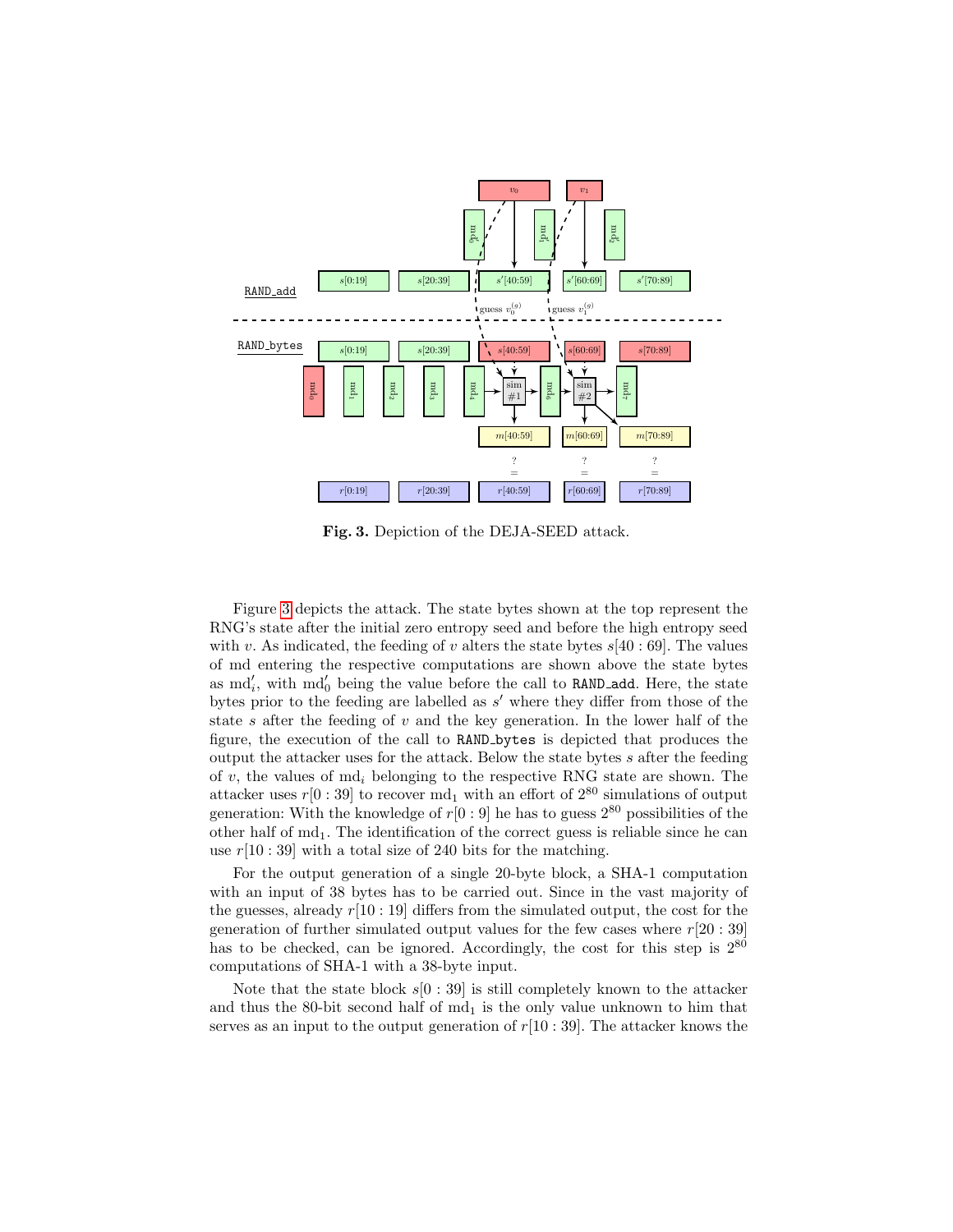value of  $\text{md}_i$  for as long as known state bytes are processed, i.e. until the start of the processing of  $s[40]$ . From Algorithm [1,](#page-8-1) Steps [3](#page-8-2) and [4,](#page-8-3) we find the relation

<span id="page-16-0"></span>
$$
s[40:59] = s'[40:59] \oplus \text{SHA1}(\text{md}'_0 || s'[40:59] || v_0) = f(v_0),\tag{2}
$$

where  $\text{md}_0'$  is the value of  $\text{md}_0$  at the beginning of Algorithm [1](#page-8-1) during the feeding of v and  $s'[40:59]$  indicates the respective value of the variable prior to the feeding of v and which is thus known to the attacker. The result of the hash function on the right hand side amounts to  $md'_1$ . Accordingly, we view  $s[40:59]$  as a function  $f()$  of  $v_0$ , the only unknown value for the attacker in the update of  $s[40:59]$ . The seed bytes of  $v_0$ , which flow into that computation, contain 80 bits of entropy: their first half is the fixed 10 byte value, their second half has full 80 bit entropy. The attacker recovers the value of  $v_0$  as follows: He iterates through all the  $2^{80}$  possible values of  $v_0$ . For each guessed value  $v_0^{(g)}$ , he computes the resulting value of  $s[40:59]$  according to [\(2\)](#page-16-0). This procedure is indicated in Figure [3](#page-15-0) as "sim#1". For each guess of  $v_0^{(g)}$ , this procedure outputs a value  $m[40:59]^{(g)}$  where, according to Algorithm [2,](#page-9-0) Steps [2](#page-9-3) and [3,](#page-9-4)

$$
m[40:49]^{(g)} = \text{md}_5[10:19] = \text{SHA1}\left(\text{md}_4||r[40:49]^{\text{init}}||f(v_0^{(g)})[0:9]\right)[10:19],
$$

 $m[50:59]^{(g)}$  is computed accordingly as

$$
m[50:59]^{(g)} = md_6[10:19] = SHA1 \left ( md_5 ||r[50:59]^{init} ||f(v_0^{(g)})[10:19] \right ) [10:19],
$$

and  $r_i^{\text{init}}$  indicates the initial contents of the output buffer, which in our model does not contain any entropy. If the attacker finds  $m[40:59]^{(g)} = r[40:59]$ , then he concludes that  $v_0 = v_0^{(g)}$  and he has determined the first seed block.

Since here the output space ( $r[40:59]$  with 160 bits) used for the verification has the double size of the input space  $(v_0 \text{ with } 80 \text{ bits})$ , the chance for a collision is overwhelmingly small and the attacker can determine  $v_0^{(g)}$  with certainty.

After having recovered  $v_0$ , he applies the same brute force recovery to  $v_1$ . This procedure is denoted as " $\sin\#2$ " in the figure. The only difference to the attack on  $v_0$  is that for each guess of  $v_1^{(g)}$ , also the subsequent state bytes starting from  $s[70]$  are determined. Using the 320 bits of  $r[60:69]$  and  $r[70:89]$  to match the guess values  $m[60:69]^{(g)}$  and  $m[70:89]^{(g)}$ , he can reliably verify his 80-bit guess of  $v_1$ . At this point, the attacker has completely recovered the state of the RNG after the feeding of v and v itself. If no further entropy was added after the feeding of  $v$ , he can predict any future output of the RNG. In any case he recovers the key  $k$  directly generated after the feeding of  $v$ .

In this example, the attacker needs an effort of  $3 \cdot 2^{80} \approx 2^{82}$  hash evaluations (recovery of md with 56-byte hash input; of  $v_0$ , and  $v_1$  each with 38-byte hash inputs, and with an average effort of  $2^{80}$  hash evaluations for each of the three) to recover a 160 bit seed. With less prepended constant data, and thus a greater entropy in  $v_0$ , the attack complexity increases accordingly.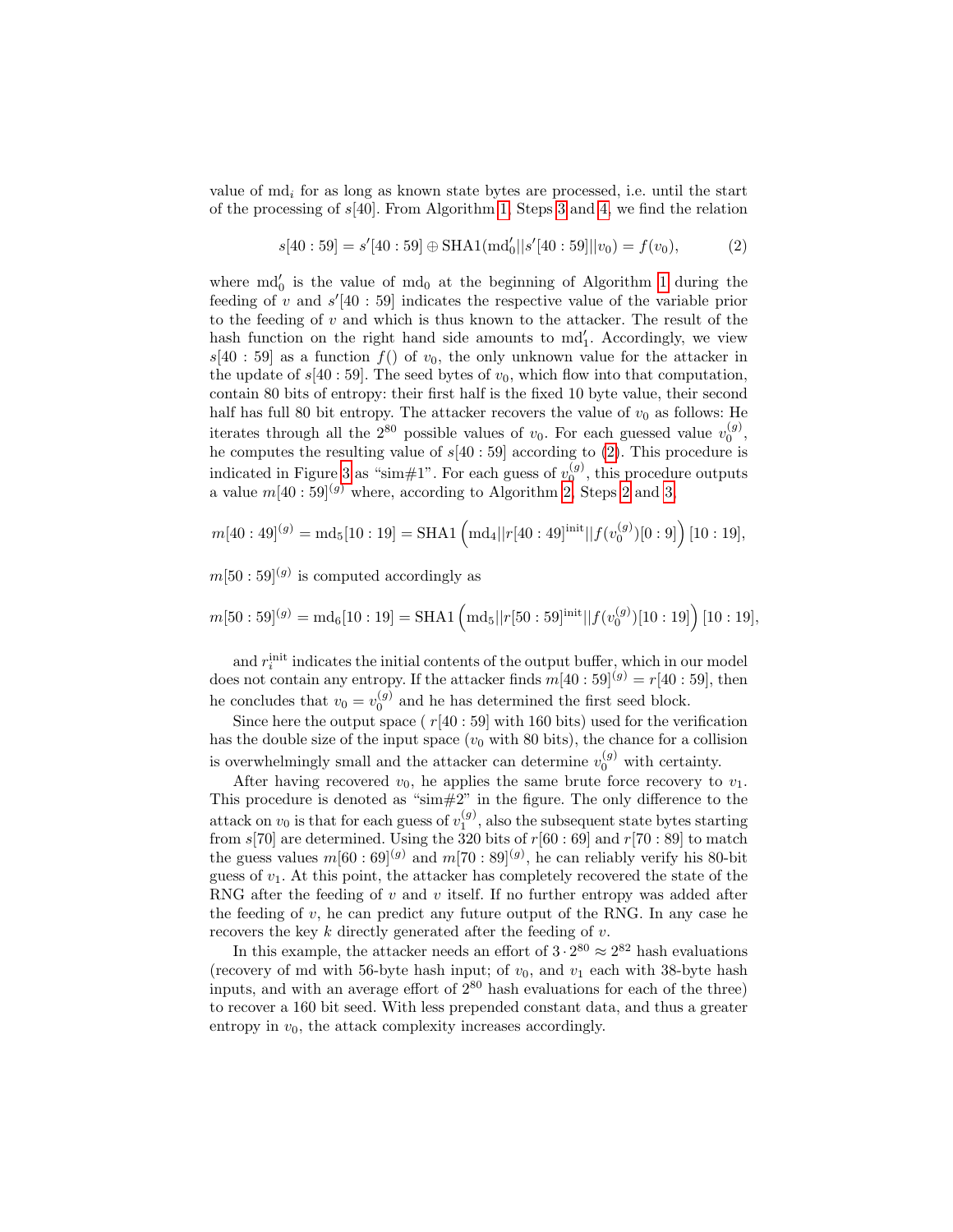#### <span id="page-17-0"></span>7.2 Recovery of only the RNG State

In this section we present the DEJA-STATE attack, also applicable in the RNG state RESEEDED. It is similar to the DEJA-SEED attack from Section [7.1,](#page-14-0) the difference being that not the high entropy seed value is recovered, but only the RNG state. Furthermore, there is no requirement on the seed data  $v$  to be prepended with constant data, since here we attack the state bytes in blocks of 80 bits, as they are processed by RAND bytes, anyway. This attack allows the prediction of all output of the RNG after the high entropy reseeding like in the DEJA-SEED attack.

We assume that a 160-bit seed with full entropy was fed to the RNG through a call to RAND add when p pointed to  $s[40]$ . Accordingly, the state bytes  $s[40:59]$ are affected by this update. The attack starts in the same way as the DEJA-SEED attack from Section [7.1,](#page-14-0) including the recovery of  $md_1$  through the first output blocks, up to the point where in the DEJA-SEED attack the values for  $v_0$ and  $v_1$  would be guessed. From this point on, the DEJA-STATE attack proceeds as follows.



<span id="page-17-1"></span>Fig. 4. Depiction of the DEJA-STATE attack.

The state of the attack is that  $md_4$ , the value entering the output generation of  $r[40:49]$  based on  $s[40:49]$ , is known. Figure [4](#page-17-1) depicts this analogously to the previous attack. Now the attacker performs the following steps:

1. He iterates through all the  $2^{80}$  possible values of  $s[40:49]$ . For each guess  $s[40:49]^{(g)}$ , he simulates the attacked RNG's output generation, creating a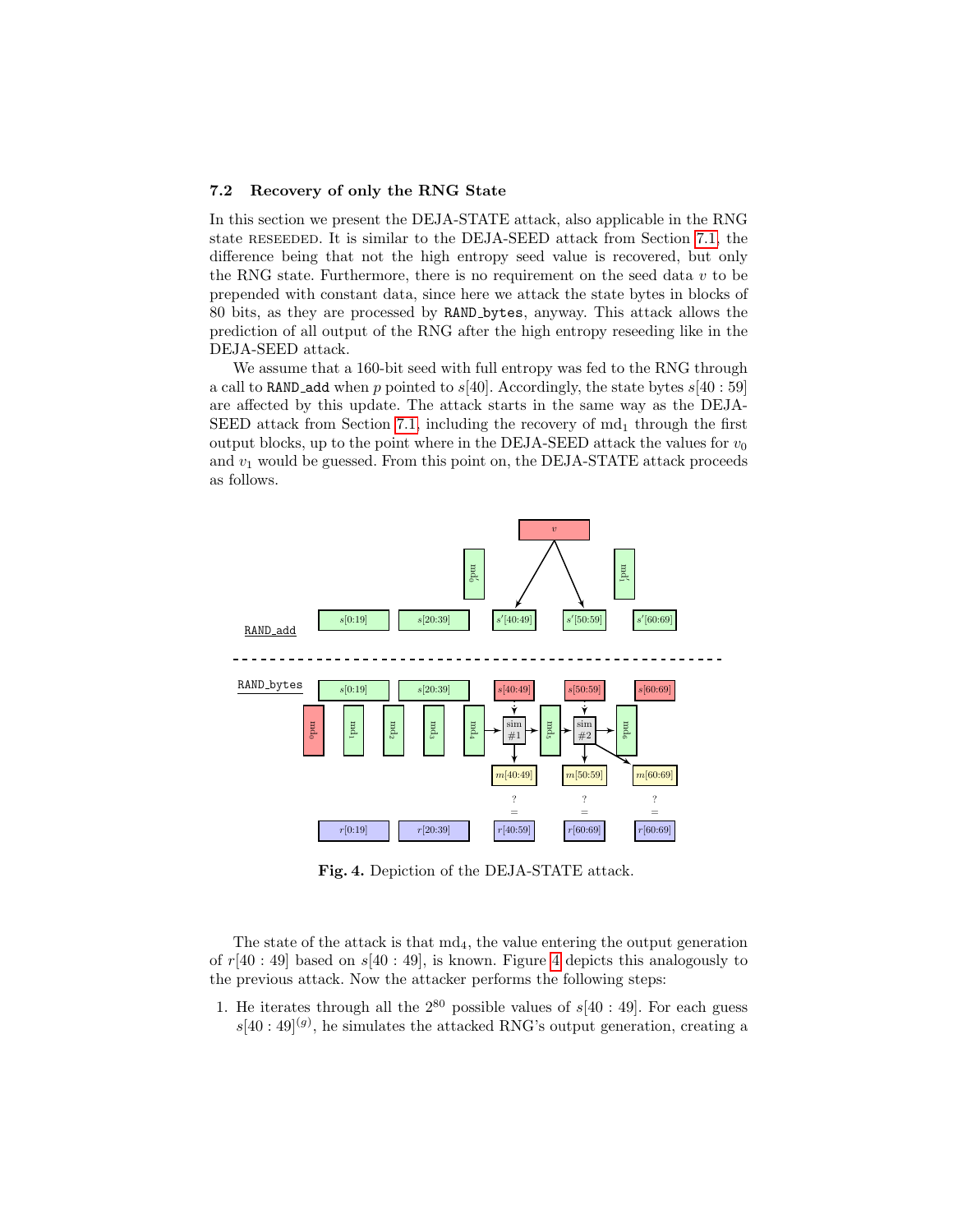match value

$$
m[40:49]^{(g)} = md_5[10:19] = SHA1 \left( md_4 ||r[40:49]^{\text{init}} ||s[40:49]^{(g)} \right) [10:19].
$$

Here we again assume all values  $r^{\text{init}}$  to be known. He determines the correct guess as the one where  $m[40:49]^{(g)} = r[40:49]$ . This allows him to verify his input space of  $2^{80}$  on an output space of  $2^{80}$ , giving him an expectation value for the number of collisions of one according to [\(1\)](#page-6-0), since also a hash function with truncated output can be viewed as a random mapping. In the following, we proceed with the description of the attack as though there were no collisions and take them into account when we calculate the complexity of the attack. This procedure is indicated as " $\sin\#1$ " in the figure.

- 2. He applies the same procedure to recover  $s[50:59]$ , where he uses the updated value of md that enters this iteration as  $md_5$ , thus recovering the value of  $\text{md}_6$ . This procedure is indicated as "sim#2" in the figure, which also includes the following two items.
- 3. Now he knows  $s[40:59]$  and also md<sub>6</sub>. Since he also knows  $s'[40:59]$ , the state before the feeding of v, he can calculate  $md_1$ , the value of md after the processing of v during **RAND\_add**, as  $md_1' = s'[40:59] \oplus s[40:59]$ , according to Algorithm [1,](#page-8-1) Step [4.](#page-8-3)
- 4. He computes the final updated value of md at the end of RAND add, during the feeding of v, as  $\text{md}_0'' = \text{md}_1' \oplus \text{md}_0'$ , according to Algorithm [1,](#page-8-1) Step [7.](#page-8-4) Again,  $\text{md}_0^l$  is known to him as a value from the state prior to the feeding of v. With  $s[40:59]$  and the updated value  $md''_0$ , he has recovered the complete state after the reseeding with  $v$ . This allows him to identify the correct guess for  $s[40:49]$  and  $s[50:59]$  with respect to the occurring collisions based on further output from  $r[60]$  on.

We now estimate the average complexity of the attack: The attacker iteratively applies the single block recovery procedure of a complexity of  $2^{80}$  hash evaluations to the initial recovery of  $md_0$  and to each of the two blocks  $r[40 : 49]$ and  $r[50:59]$ . Since for each block he has on average one collision, on average he has to process  $r[50:59]$  two times. This means he has to go through an effort of  $2^{80}$  hash evaluations for four times on average, thus yielding an average effort of  $2^{82}$  hash evaluations of the attack.

The cost estimation for this attack when two full 20-byte blocks with full entropy are used in the seeding is achieved easily: there is on average an additional effort in terms of hash evaluations of  $4 \cdot 2^{80}$  for the third and  $8 \cdot 2^{80}$  for the fourth 10-byte block, yielding a total average effort of  $16 \cdot 2^{80} = 2^{84}$  hash evaluations.

In our attack, we chose a length of a single 20 byte blocks on purpose to simplify the description. Now we consider the case of seed data the length of which is not a multiple of 20-byte blocks. If the seed, for instance, has a length between 31 and 39 bytes, the second block is shorter than 20 bytes. Then, ac-cording to Algorithm [1,](#page-8-1) in Step [4](#page-8-3) only a part of  $\text{md}'_2$  is XORed to  $s[70:79]$ . This means that the attacker can recover only a part of  $md'_{2}$ . Assuming for instance a seed length of 32 bytes, 64 bits of  $\text{md}'_2$  are not recoverable from the state bytes.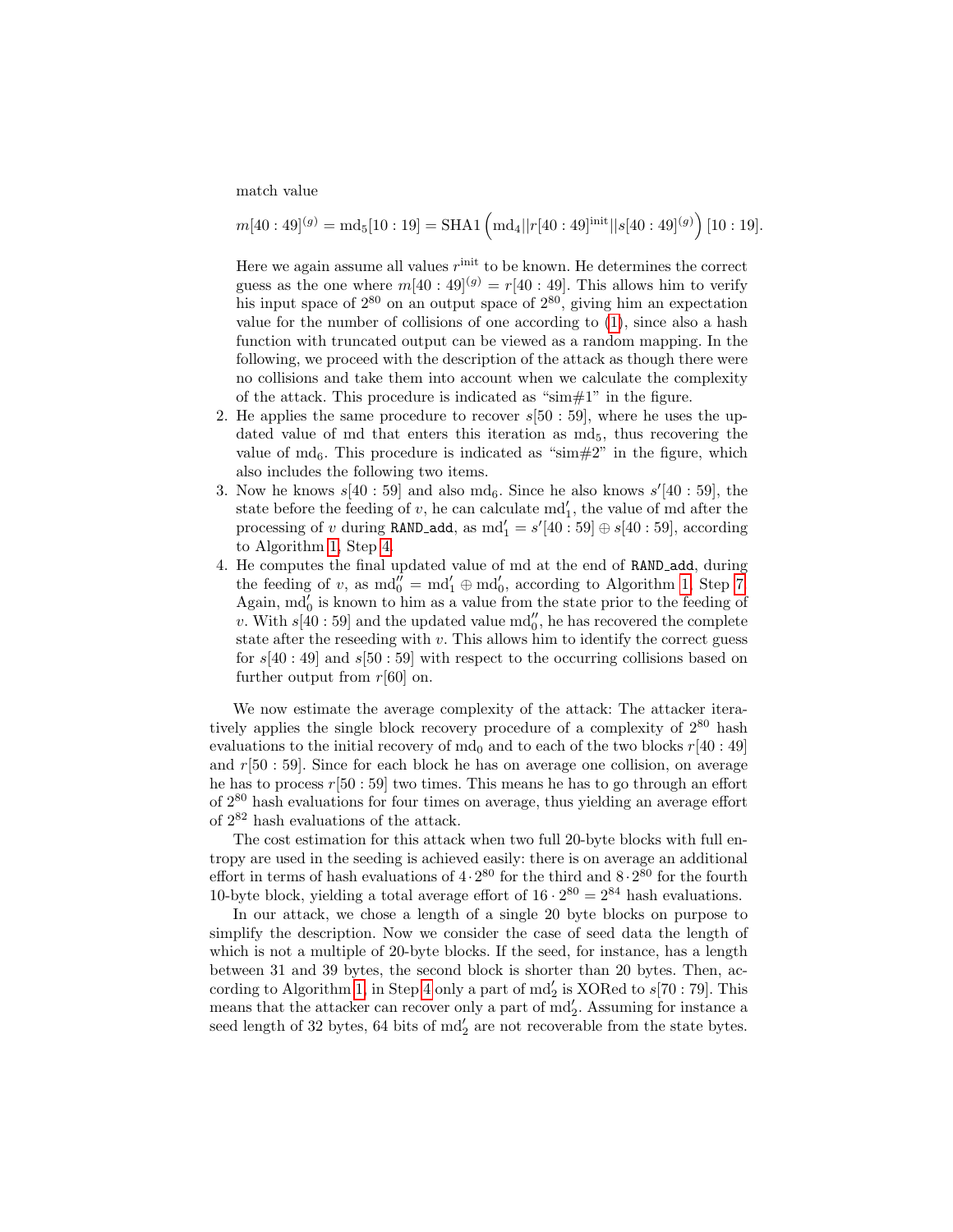Accordingly, they have to be recovered through brute force effort, using further output blocks for the matching. Obviously, if the final block  $v_l$  becomes shorter than 80 bits, it is more efficient to iterate through the possible values of  $v_l$  than to guess the lost part of  $md'_2$ . From these considerations we see that all possible seed value lengths of maximally 40 bytes can be attacked with an extra average effort  $2^{83}$ , where we also account for the 8 expected collisions when processing  $r[70:79]$ .

Like in the DEJA-SEED attack from Section [7.1,](#page-14-0) the attacker recovers completely the state of the RNG after the feeding of  $v$ . Thus he can predict all RNG output from that point on without any further effort.

## <span id="page-19-0"></span>7.3 Dealing with Non-Zero Initial Entropy

In Sections [7.1](#page-14-0) and [7.2](#page-17-0) we have assumed an initial entropy of zero for the RNG state before the reseed. Given that the seed used for the initial seeding of the RNG had a low but non-zero entropy of  $x$  bits, two approaches can be considered dealing with this entropy in the DEJA-SEED and DEJA-STATE attacks.

If the attacker has access to RNG output before the reseeding, he can recover the initial state with an effort of  $2<sup>x</sup>$  hash evaluations. This effort will be negligible compared to that of the presented attacks for actual low entropy states. If the attacker has no access to output prior to the reseeding, he has to recover the initial state parallel to the recovery of  $md_1$  using the first output blocks. This means that additionally to the  $2^{80}$  input space of the unknown half of md<sub>1</sub>, he has also to iterate over the  $2<sup>x</sup>$  input space for the initial entropy (each guess for the initial seed implies a guess for the whole state  $s$ ), yielding a total effort of  $2^{80+x}$  hash evaluations. Thus, depending on the initial entropy level, this can become the dominating cost for DEJA-SEED and DEJA-STATE attacks.

## 8 Conclusion

In this section we discuss the impact, the possibilities for removing of the discovered issues and summarize the theoretical conclusions of our findings.

#### 8.1 Theoretical Aspects of our Findings

Our central result is that under worst conditions, OpenSSL's RNG only achieves a security level of 80 bits. This sounds devastating, but when we discuss the impact of our results, we will find that from a realistic perspective the majority of real-world systems will be affected to a lesser extend, if at all.

The common notions of security applied to RNGs [\[18](#page-24-16)[,4\]](#page-24-3) are the well established forward and backward security, i.e. the security of an RNG under the assumption of the disclosure of its state at a point forward or backward in time, respectively; as well as the notion of resilience. The latter would be violated if an attacker can reduce the entropy of the RNG's output by feeding specially prepared seed data to the RNG.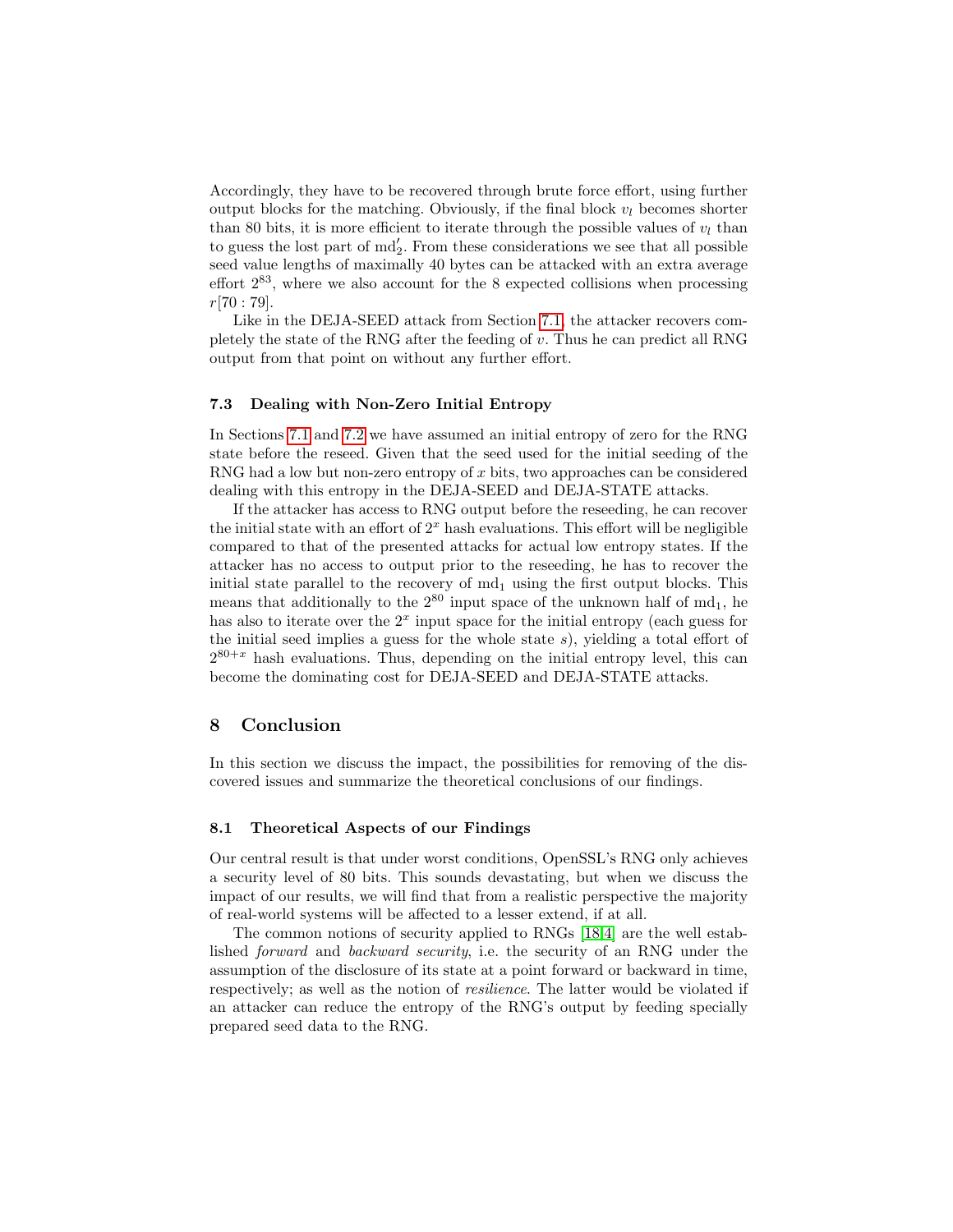From these notions, backward security is not even attempted by the RNG itself, but when it is attempted by the client application, then it suffers from the DEJA-SEED and DEJA-STATE attacks that allow the disclosure of the RNG state based on the generated output after a reseeding. Accordingly, the backward security of the RNG is impaired. The RNG's forward security in the state RESEEDED is affected by the same attacks since they allow the recovery of previous output – which certainly is also possible with access to the RNG state instead of its output.

Our findings do not suggest that the RNG's resilience is defective in any way. As it seems, the transformations leading to updated RNG states during the addition of seed data are sound in this respect.

Moreover, we find that the addition of seed data to the RNG is not optimal in the sense that if the RNG is in a low entropy state, then the added seed data remains recoverable from the RNG state with a much lower complexity than that corresponding to their combined entropy. Since, to our knowledge, the security of the seed data in the RNG state is not covered by any of the existing notions, we propose the *forward security of seed data* as a new security notion for RNGs.

We also had to point out a shortcoming in the existing notion of a mixing function: using the entropy of the RNG state in its definition, its application leads to meaningless results if the RNG does not use its complete RNG state in a symmetric way for the output production. Accordingly, we propose the notion of an effective mixing function, wherein the role of the RNG state is replaced by the subsequent output of the RNG.

What remains from our findings is the low entropy secret leakage issues (LESLI). It is a rather trivial requirement for an RNG not to produce output before sufficiently seeded, however, to our knowledge, this has so far only been viewed from the angle of the low-entropy-recovery problem, which imposes different restrictions than the prevention of seed data leakage. Accordingly, also this problem seems to require formal treatment in RNG security models.

## 8.2 Impact

Estimating the impact of our findings, we conclude that, excluding the possibility of system break-ins revealing the RNG state to an attacker for the time being, any application running on a system that features a sufficiently high boot time entropy and automatic seeding of the OpenSSL RNG will be safe, since then the initial seed will be of high entropy. The same applies to systems that perform the high entropy reseeding before ever having generated any random numbers. Thus, the only issue such systems suffer from will be ELO-240, meaning that the RNG will produce about 1KB of 240-bit entropy output before it runs at full 256-bit security. Though a clear error in the cryptographic design, this vulnerability can be seen as purely cosmetic problem of the RNG, as generally no system building on ordinary software implementations will be able to achieve the corresponding security level with respect to other aspects such as a general assured security features and physically secure key storage.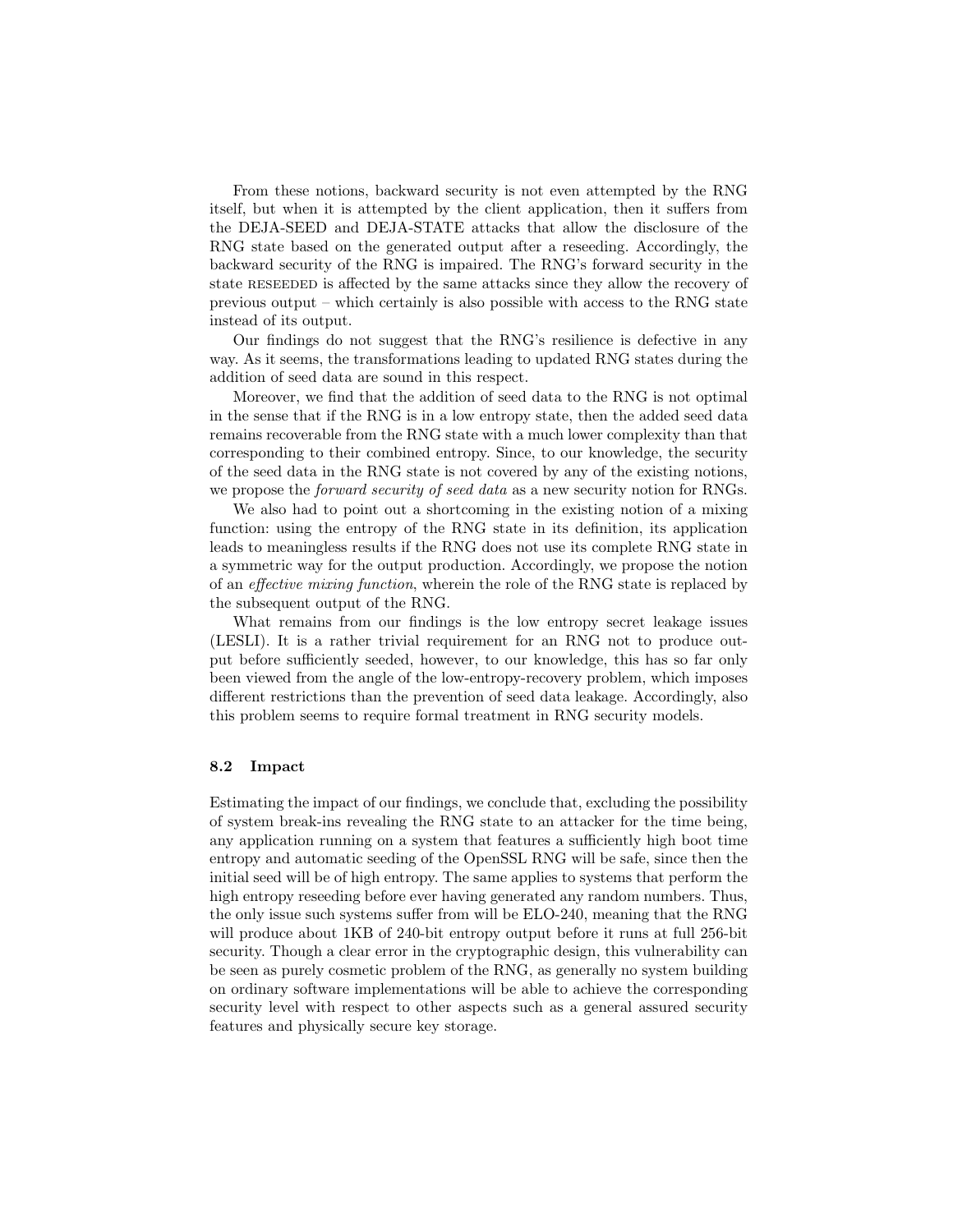However, for any system where the potentially automatic seeding from the operating system RNG delivers a low entropy level, or where this feature is absent, and the client application for instance relies on the loading of a seedfile, the issues ELO-80, ELO-160, DEJA-SEED and DEJA-STATE come up as a threat. The first two are a comparatively minor threat, since ELO-80 depends on the attacker receiving some bytes from the same call to RAND bytes as the one he wishes to predict output from, which is presumably not possible in most designs. And ELO-160 at least maintains a reasonable security level of 160 bits which will most likely remain impossible to break even for "nation-strength" adversaries in the long term. However, especially DEJA-STATE is applicable in general scenarios and has such a small complexity that it forms a concrete threat, since an entropy level of around 80 bits is generally assumed to provide only short term security. So-called "lightweight" cryptographic algorithms such as PRESENT [\[17\]](#page-24-17) provide 80 bit security. Even though today such a computational effort must be assumed to still be impossible to realize, this can quickly change in the near future. Since all the attacks presented in this work are entirely passive procedures, the RNG output values can be recorded and the computational part of the attack be carried out once the necessary computational resources become available to the attacker. From this perspective, the OpenSSL RNG must be considered as broken in the reseeded state, i.e. a scenario where the stirring operation is ceased due to a falsely believed high entropy level. In order to assess the security of an application on a potentially vulnerable system, one must assure that before the high entropy seeding, no other low entropy seeding with subsequent output generation was performed. This is an undesirable situation, since such an analysis is inherently non-local, making it a complex and error prone task.

Good news is that RSA key generation remains safe if it is performed directly after the reseeding, i.e. without any other output generation in between. First of all, there are no RSA keys in use with a security level of 256 bits (this would correspond to a modulus of 15360 bits), so that ELO-240 has no effect, but much more importantly, in an RSA key generation so much output is drawn from the RNG that none of the issues apply any more after such an operation. This is due to the fact that also the RNG's output generation has a "stirring" effect on the state. However, this helpful effect of RSA key generation certainly only applies if it is performed before the generation of any other random output.

LESLI remains an issue for any system that temporarily operates in the unseeded or falsely seeded state. Here, the leakage of intentionally overwritten or uninitialized/reused memory is a potential threat that could affect real world systems. But the number of actually exploitable applications must be deemed to be small, since in general the use of the library with the RNG being in a low entropy state will be unintentional and is thus likely to incur greater problems than low entropy secret leakage.

The main category of systems potentially affected by the any of the issues identified in this work must be assumed to be embedded systems and mobile platforms. As it is well known, such platforms often feature insufficient entropy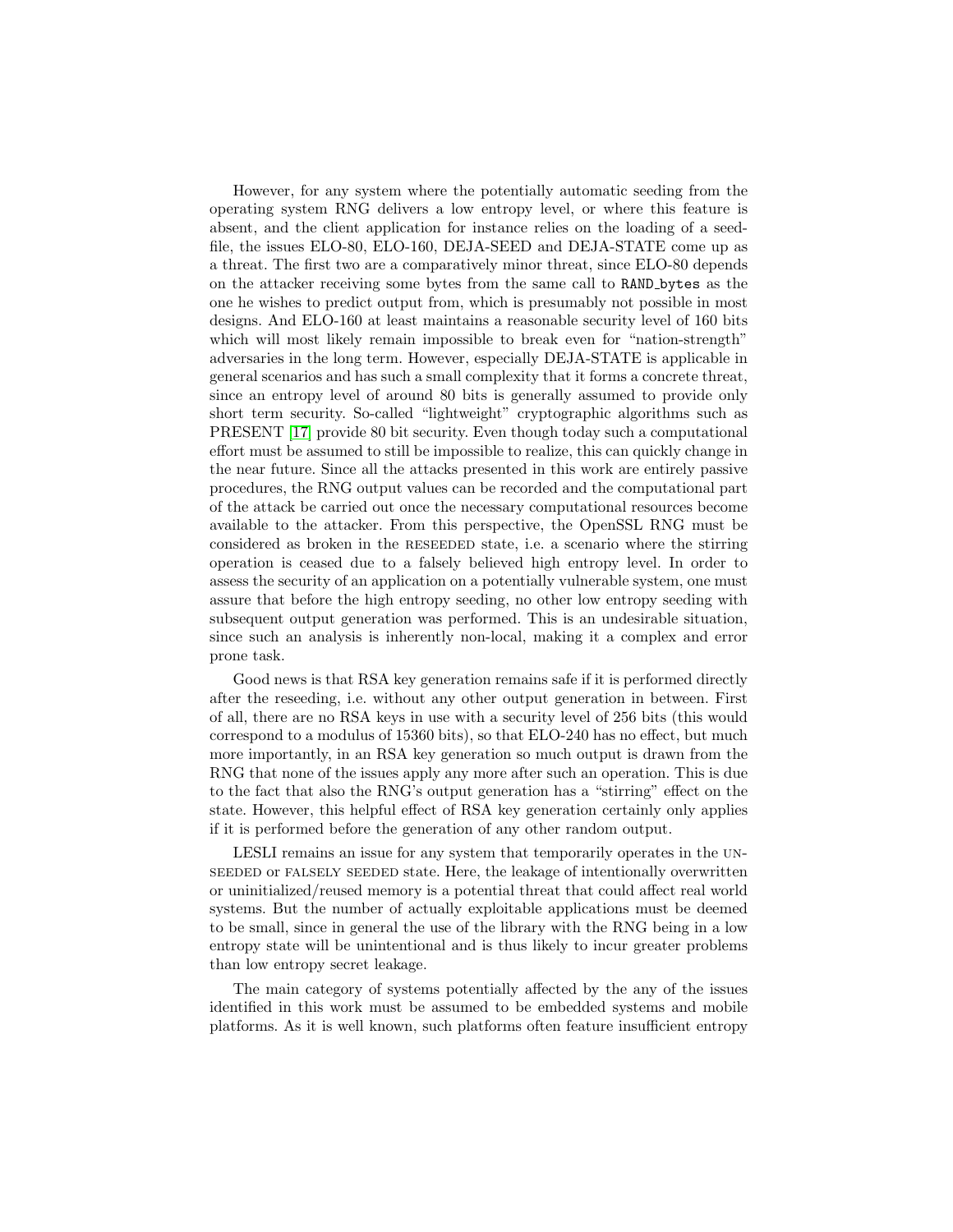levels of their operating system RNGs at least at boot time, without this being detectable by the RNG implementation. Accordingly, the use of a seed file, which stores entropy for applications across application restarts or system reboots, is a common mitigating measure under these circumstances. As we have learned, this approach is at risk to be affected by the issues reported in this work.

## 8.3 Repair of OpenSSL's RNG

From our analysis of the individual issues it becomes clear what the two main problems of OpenSSL's RNG are: the cessation the stirring operation after having entered the seeded state, and subversion of its remaining backbone, the running md, by leaking 80 bits of it through the output. We want to point out that this problem must have been clear to some extent to the designer, since a source code comment in  $md\_rand.c$  just above the code implementing the stirring operation states:

/\* \* In the output function only half of 'md' remains secret, so we \* better make sure that the required entropy gets 'evenly \* distributed' through 'state', our randomness pool. The input \* function (ssleay\_rand\_add) chains all of 'md', which makes it more \* suitable for this purpose. \*/

However, it seems that neither the exact nature of the entropy distribution through the stirring operation nor the necessity of being able to recover from a compromised state at any point during the RNG's life cycle was seen. In any case, if the RNG was intentionally designed to be only one-time seedable, then at least this would have to be stated in the documentation.

The straightforward repair is given by two measures. First, make the updated md in RAND bytes dependent (through hashing or XOR) on the previous value of md after the generation of each block, as it is the case when the vulnerable implementation is used only with calls generating 10 bytes or less of output. Second, the stirring operation must be carried out after each call to RAND add before the generation of new output.

This brings us to a further point, already discussed in the previous section, namely the forward security of the RNG with respect to the recovery of potentially low entropy seed data fed to it. With the current approach of executing the stirring function from RAND bytes, even in the case of correct entropy estimation during the initial seeding, the seed values would remain recoverable through an attack in the style of DEJA-SEED directly on the state bytes s in the period between their feeding through RAND add and the next call to RAND bytes. The correct approach would be to implement RAND add in such a way that a brute force attack on the state s would have the same complexity as the total entropy of all the data fed to it so far.

Concerning LESLI, the only solution is to let RAND pseudo bytes generate output using a different RNG state than that used for RAND bytes. This would also remove another subtle issue concerning the security with respect to process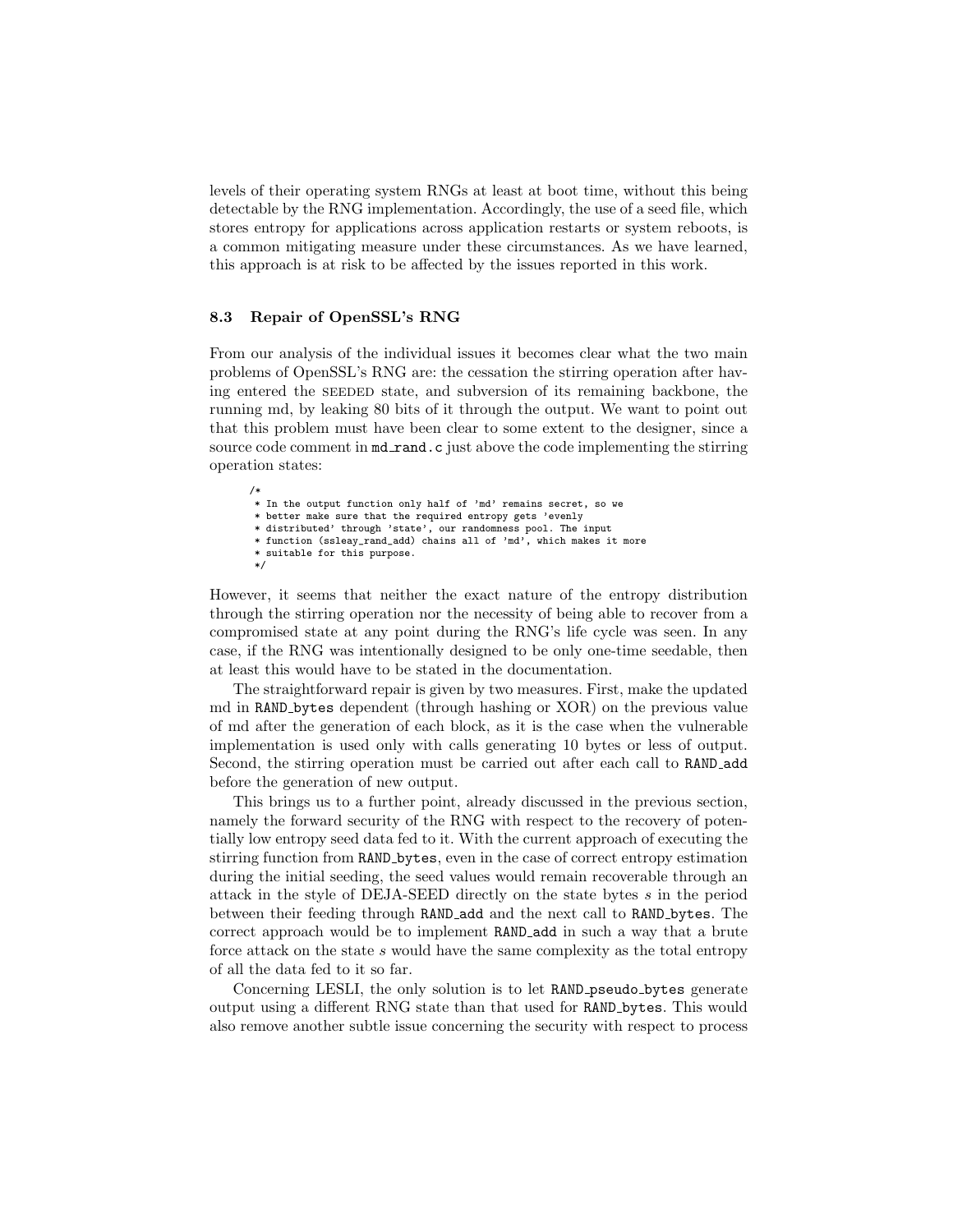forking and the RNG's entropy calculation, which is reported in a source code comment of md\_rand.c itself.

The above described measures will remove all vulnerabilities discovered in this work. However, with respect to efficiency aspects, a standard construction for instance using a CTR mode generator would be much more favourable than a repair of the current design. An AES-based RNG will generally be able to achieve a higher efficiency due to the wide-spread hardware support for this cipher, whereas hardware support of hash functions is very rare. As it becomes evident from our results, the employment of such a large state as used by the OpenSSL RNG does not have any positive effects on security. It remains completely unclear what was the goal of this design choice. A substantial reduction of its size could also help to increase the RNG's performance.

#### <span id="page-23-0"></span>8.4 Countermeasures in Client Code

In order for users of vulnerable versions of OpenSSL to be able to use the RNG without being affected by the issues ELO-240, ELO-80, ELO-160, DEJA-SEED, and DEJA-STATE, in Appendix [A,](#page-25-0) we provide secure wrapper functions for OpenSSL's RNG functionality. The LESLI issue is based on a fundamental design problem that cannot be repaired by wrapper functions. Accordingly, we advise not to use the function RAND pseudo bytes at all. All calls to that function should be replaced by calls to RAND bytes instead. Note that it is important to check the return value of RAND bytes: if this function fails due to an insufficiently seeded RNG, although returning an error value, it still outputs random bytes. Our secure version of RAND bytes retains this behaviour. Failing to check the error value means, among other problems, that the LESLI issue remains even when abstaining from using RAND pseudo bytes.

Calls to RAND add shall be replaced with RAND add secure 240bits or RAND add secure 256bits. Which of the respective version, "240bits" or "256bits" shall be used depends on whether the user deems it sufficient to have 240 bit entropy output or needs the full 256 bit security. These functions are implemented as follows: after adding the seed through RAND add, the 240 bit version executes a single stirring operation, the 256 bit version repeats this operation once more. The secure functions to replace RAND\_seed, RAND\_poll and RAND\_load\_file follow the same principle and naming convention.

Calls to RAND bytes shall be replaced with RAND bytes secure. This function sets the target buffer to all zeroes before calling RAND bytes, thus avoiding the leakage of its previous contents in future RNG output under all conditions. If this behaviour is not desired, the function can be modified correspondingly. Furthermore, the function makes calls to RAND bytes block-wise with a block length of maximally 10 bytes. This avoids the issues that rely on the learning of half of md through the RNG output, which are ELO-240, ELO-80, DEJA-SEED, and DEJA-STATE.

For users which cannot dispense with RAND pseudo bytes, we also provide the function RAND pseudo bytes secure, which at least prevents leakage of the previous contents of the target buffer.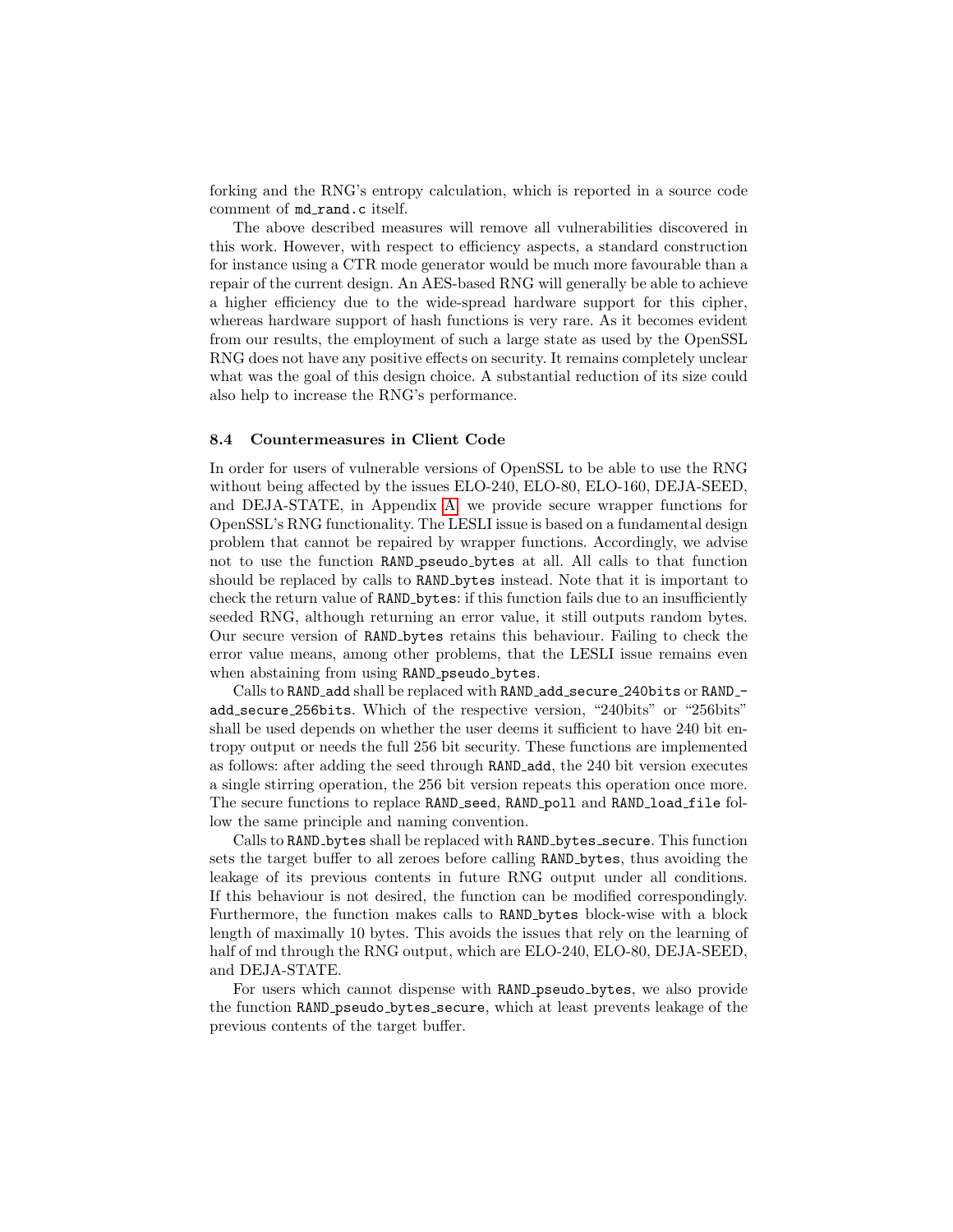## References

- <span id="page-24-0"></span>1. Gutterman, Z., Pinkas, B., Reinman, T.: Analysis of the Linux Random Number Generator. In: Proceedings of the 2006 IEEE Symposium on Security and Privacy. SP '06, Washington, DC, USA, IEEE Computer Society (2006) 371–385
- <span id="page-24-1"></span>2. P. Lacharme, A. Röck, V. Strubel, M. Videau: The Linux Pseudorandom Number Generator Revisited (2012) <http://eprint.iacr.org/2012/251.pdf>.
- <span id="page-24-2"></span>3. Kaplan, D., Kedmi, S., Hay, R., Dayan, A.: Attacking the Linux PRNG on Android: Weaknesses in Seeding of Entropic Pools and Low Boot-time Entropy. In: Proceedings of the 8th USENIX Conference on Offensive Technologies. WOOT'14, Berkeley, CA, USA, USENIX Association (2014) 14–14
- <span id="page-24-3"></span>4. Dodis, Y., Pointcheval, D., Ruhault, S., Vergniaud, D., Wichs, D.: Security Analysis of Pseudo-random Number Generators with Input: /Dev/Random is Not Robust. In: Proceedings of the 2013 ACM SIGSAC Conference on Computer & Communications Security. CCS '13, New York, NY, USA, ACM (2013) 647–658
- <span id="page-24-4"></span>5. Kim, S.H., Han, D., Lee, D.H.: Predictability of Android OpenSSL's Pseudo Random Number Generator. In: Proceedings of the 2013 ACM SIGSAC Conference on Computer – Communications Security. CCS '13, New York, NY, USA, ACM (2013) 659–668
- <span id="page-24-5"></span>6. The OpenSSL Library: <www.openssl.org>.
- <span id="page-24-6"></span>7. The Android operating system: <https://www.android.com/>.
- <span id="page-24-7"></span>8. Dodis, Y., Shamir, A., Stephens-Davidowitz, N., Wichs, D.: How to Eat Your Entropy and Have It Too - Optimal Recovery Strategies for Compromised RNGs. In Garay, J., Gennaro, R., eds.: Advances in Cryptology - CRYPTO 2014. Volume 8617 of Lecture Notes in Computer Science., Springer Berlin Heidelberg (2014) 37–54
- <span id="page-24-8"></span>9. OpenSSL: Manual page of RAND [https://www.openssl.org/docs/crypto/RAND.](https://www.openssl.org/docs/crypto/RAND.html) [html](https://www.openssl.org/docs/crypto/RAND.html) .
- <span id="page-24-9"></span>10. OpenSSL: Manual page of RAND add() [https://www.openssl.org/docs/](https://www.openssl.org/docs/crypto/RAND_add.html) [crypto/RAND\\_add.html](https://www.openssl.org/docs/crypto/RAND_add.html) .
- <span id="page-24-10"></span>11. Viega, J.: Practical Random Number Generation in Software. In: Proceedings of the 19th Annual Computer Security Applications Conference. ACSAC '03, Washington, DC, USA, IEEE Computer Society (2003)
- <span id="page-24-11"></span>12. Ferguson, N., Schneier, B., Kohno, T.: Cryptography Engineering. John Wiley & Sons, Inc. (2010)
- <span id="page-24-12"></span>13. Software Engineering Institute: [https://buildsecurityin.us-cert.gov/](https://buildsecurityin.us-cert.gov/bsi-rules/home/g1/771-BSI.html) [bsi-rules/home/g1/771-BSI.html](https://buildsecurityin.us-cert.gov/bsi-rules/home/g1/771-BSI.html).
- <span id="page-24-13"></span>14. Xi Wang: More randomness or less (2012) [http://kqueue.org/blog/2012/06/25/](http://kqueue.org/blog/2012/06/25/more-randomness-or-less/) [more-randomness-or-less/](http://kqueue.org/blog/2012/06/25/more-randomness-or-less/).
- <span id="page-24-14"></span>15. Falko Strenzke: uninitialized RAM and random number generation: threats from compiler optimizations (2015) [http://cryptosource.de/posts/uninit\\_](http://cryptosource.de/posts/uninit_data_rng_en.html) [data\\_rng\\_en.html](http://cryptosource.de/posts/uninit_data_rng_en.html).
- <span id="page-24-15"></span>16. Michael Brooks: stackoverflow: How does Linux determine the next PID? [http://stackoverflow.com/questions/3446727/](http://stackoverflow.com/questions/3446727/how-does-linux-determine-the-next-pid) [how-does-linux-determine-the-next-pid](http://stackoverflow.com/questions/3446727/how-does-linux-determine-the-next-pid).
- <span id="page-24-17"></span>17. Bogdanov, A., Knudsen, L.R., Leander, G., Paar, C., Poschmann, A., Robshaw, M.J.B., Seurin, Y., Vikkelsoe, C.: PRESENT: An Ultra-Lightweight Block Cipher. In: THE PROCEEDINGS OF CHES 2007, Springer (2007)
- <span id="page-24-16"></span>18. Barak, B., Halevi, S.: A Model and Architecture for Pseudo-random Generation with Applications to /dev/random. In: Proceedings of the 12th ACM Conference on Computer and Communications Security. CCS '05, ACM (2005) 203–212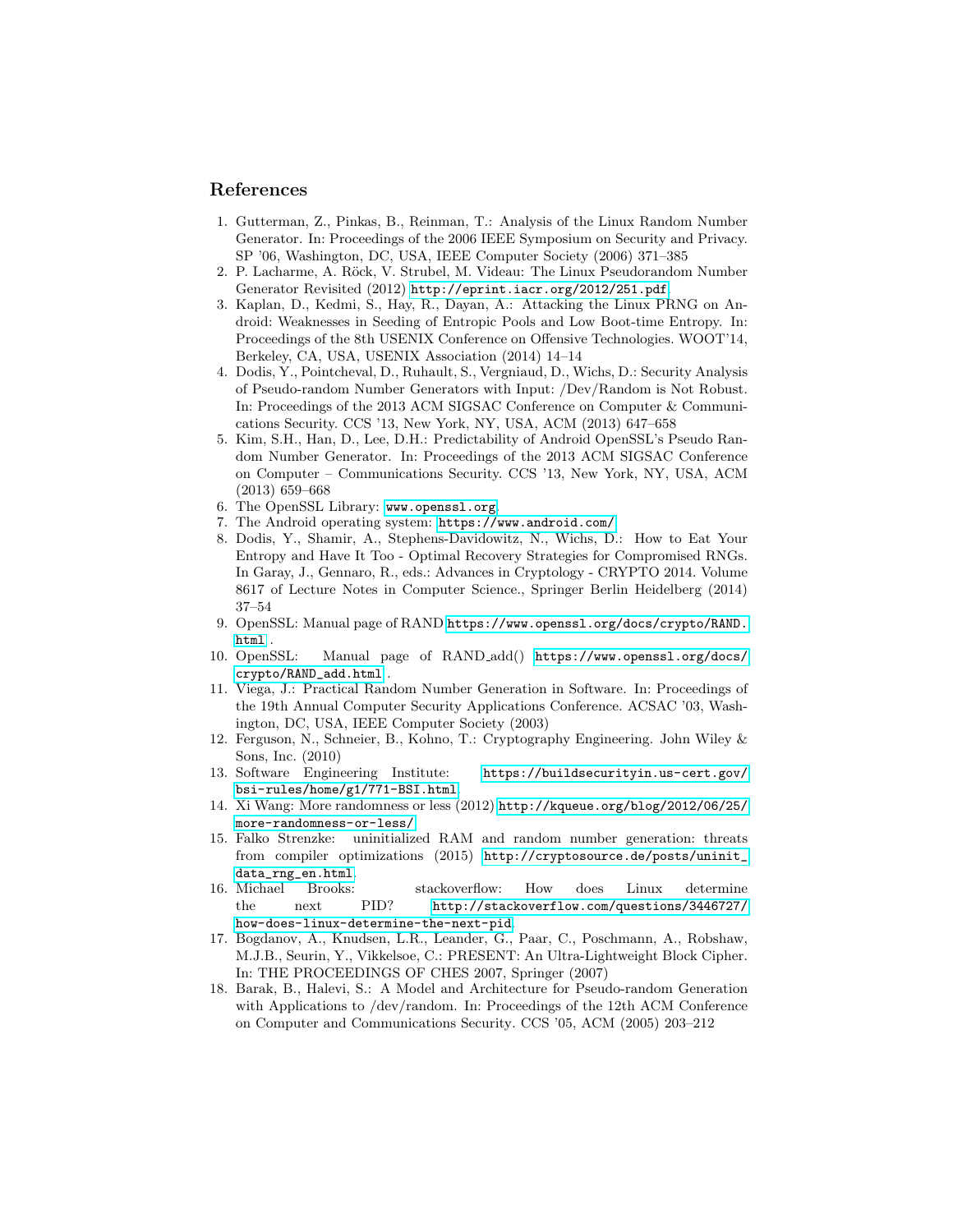## <span id="page-25-0"></span>A Secure Wrapper Functions for the OpenSSL RNG

In this section we give secure wrapper functions for the OpenSSL RNG functionality. Please refer to Section [8.4](#page-23-0) for an explanation of the countermeasures used in these functions.

```
void RAND_add_secure_240bits( const void* buf , int num, double entropy)
{
 int n = 1023;
  const unsigned char dummy_seed[20] = { 0 };
  if(buf)
  {
   RAND_add(buf, num, entropy);
  }
  while (n > 0){
   RAND_add(dummy_seed, sizeof(dummy_seed), 0.0);
   n -= sizeof(dummy_seed);
  }
}
void RAND_add_secure_256bits(const void* buf , int num, double entropy)
{
  RAND_add_secure_240bits( buf, num, entropy);
 RAND_add_secure_240bits( NULL, 0, 0.0);
}
void RAND_seed_secure_240bits(const void *buf, int num)
{
 RAND_add_secure_240bits(buf, num, (double)num);
}
void RAND_seed_secure_256bits(const void *buf, int num)
{
  RAND_add_secure_256bits(buf, num, (double)num);
}
int RAND_poll_secure_240bits()
{
  int result = RAND\_poll();
 RAND_add_secure_240bits( NULL, 0, 0.0);
 return result;
}
int RAND_poll_secure_256bits()
{
 int result = RAND_poll();
 RAND_add_secure_256bits( NULL, 0, 0.0);
 return result;
}
int RAND_load_file_secure_240bits(const char *file, long max_bytes)
{
 int ret = RAND_load_file(file, max_bytes);
 RAND_add_secure_240bits(NULL, 0, 0.0);
return ret;
}
int RAND_load_file_secure_256bits(const char *file, long max_bytes)
{
 int ret = RAND_load_file(file, max_bytes);
 RAND_add_secure_256bits(NULL, 0, 0.0);
return ret;
}
```